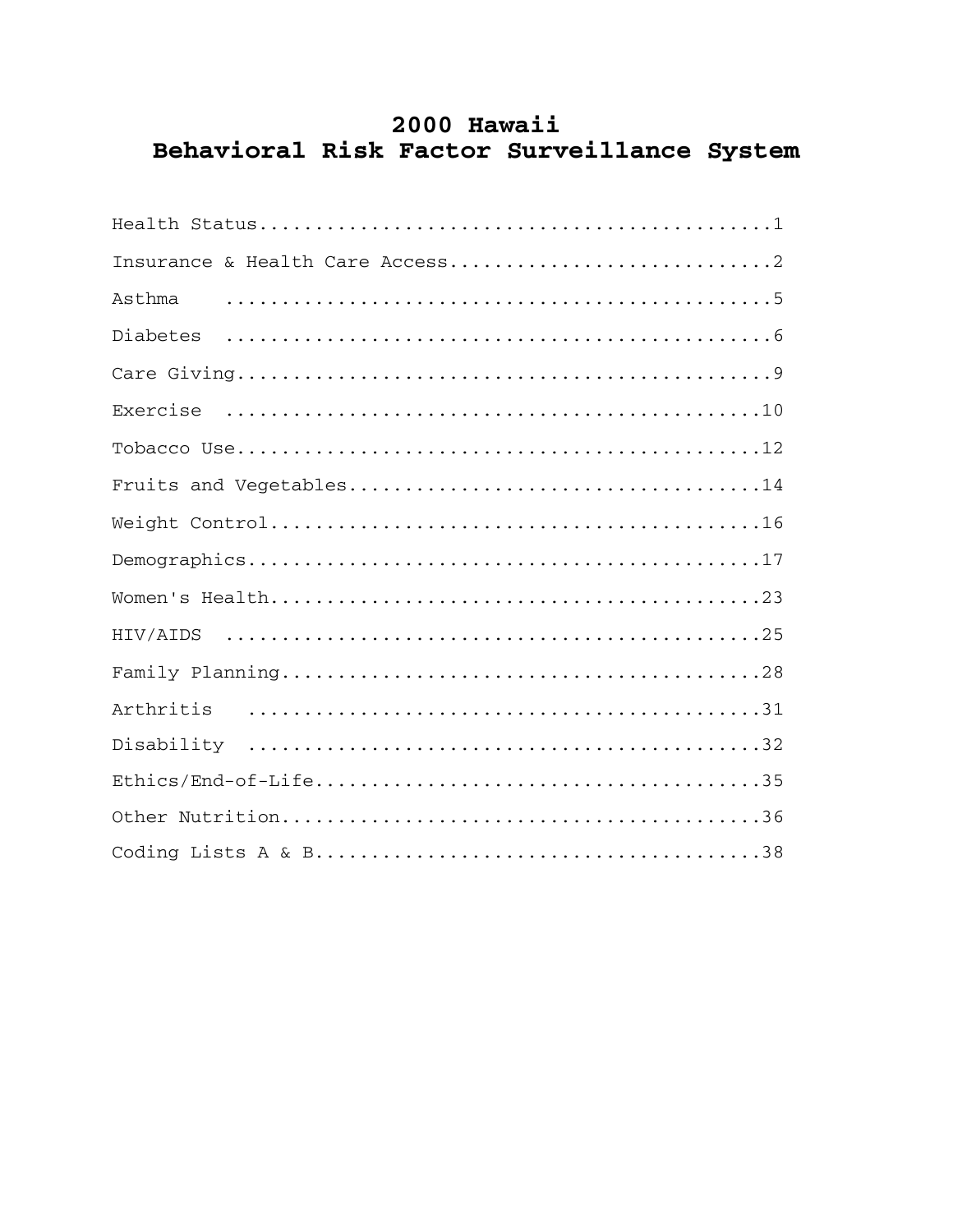## **Section 1: Health Status**

1.1. Would you say that in general your health is:

- a. Excellent
- b. Very good
- c. Good<br>d. Fair
- d. Fair
- Poor
- 1.2. Now thinking about your physical health, which includes physical illness and injury, for how many days during the past 30 days was your physical health not good?
	- a. Number of days
	- b. None
- 1.3. Now thinking about your mental health, which includes stress, depression, and problems with emotions, for how many days during the past 30 days was your mental health not good?
	- a. Number of days b. None **If Q 1.2 also "None," go to Q 2.1**
- 1.4. During the past 30 days, for about how many days did poor physical or mental health keep you from doing your usual activities, such as self-care, work, or recreation?
	- a. Number of days
	- b. None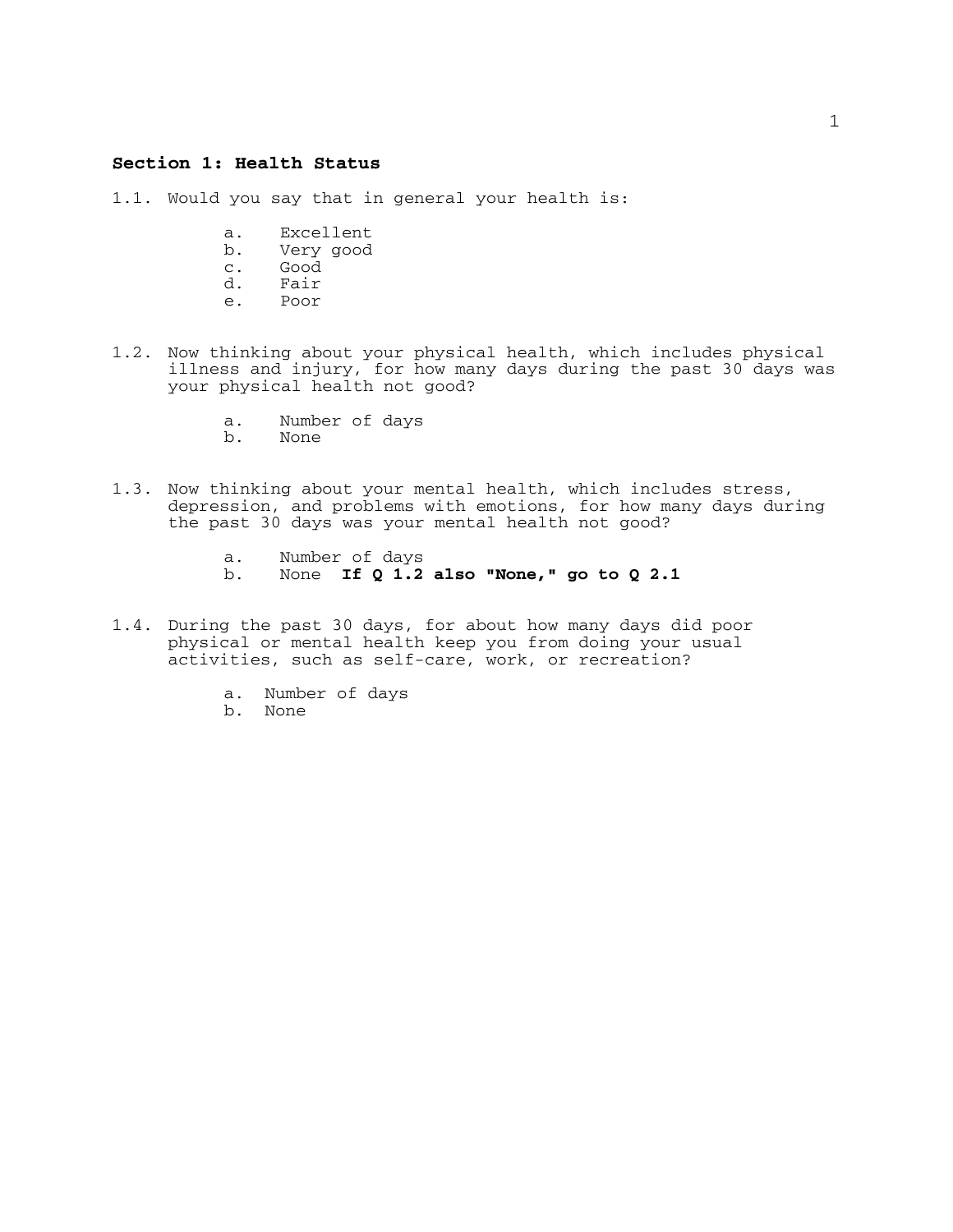## **Section 2/State-added questions: Insurance & Health Care Access**

- 2.1. Do you have any kind of health care coverage, including health insurance, prepaid plans such as HMOs, or government plans such as Medicare?
	- a. Yes b. No **Go to Q 2.3a**
- 2.2. Medicare is a coverage plan for people 65 or over and for certain disabled people. Do you have Medicare?
	- a. Yes
	- b. No
- 2.3. What type of health care coverage do you use to pay for most of your medical care?
	-
	- a. Your employer **Go to HIPLAN** b. Someone else's employer **Go to HIPLAN**
	- c. A plan that you or someone else buys on your own **Go to HIPLAN**
	- d. Medicare **Go to HIPLAN**
	- e. Medicaid or Medical Assistance **Go to HIPLAN**
	- The military, CHAMPUS, TriCare, or the VA Go to **HIPLAN**
	- g. The Indian Health Service **Go to HIPLAN**
	- h. Some other source **Go to HIPLAN**
	- i. None **Go to HINOCOV**
- 2.3a. There are some types of coverage you may not have considered. Please tell me if you have any of the following:
	- a. Your employer
	- b. Someone else's employer
	- c. A plan that you or someone else buys on
	- d. Medicare
	- e. Medicaid or Medical Assistance
	- f. The military, CHAMPUS, TriCare, or the VA
	- g. The Indian Health Service
	- h. Some other source
	- i. None **Go to HINOCOV**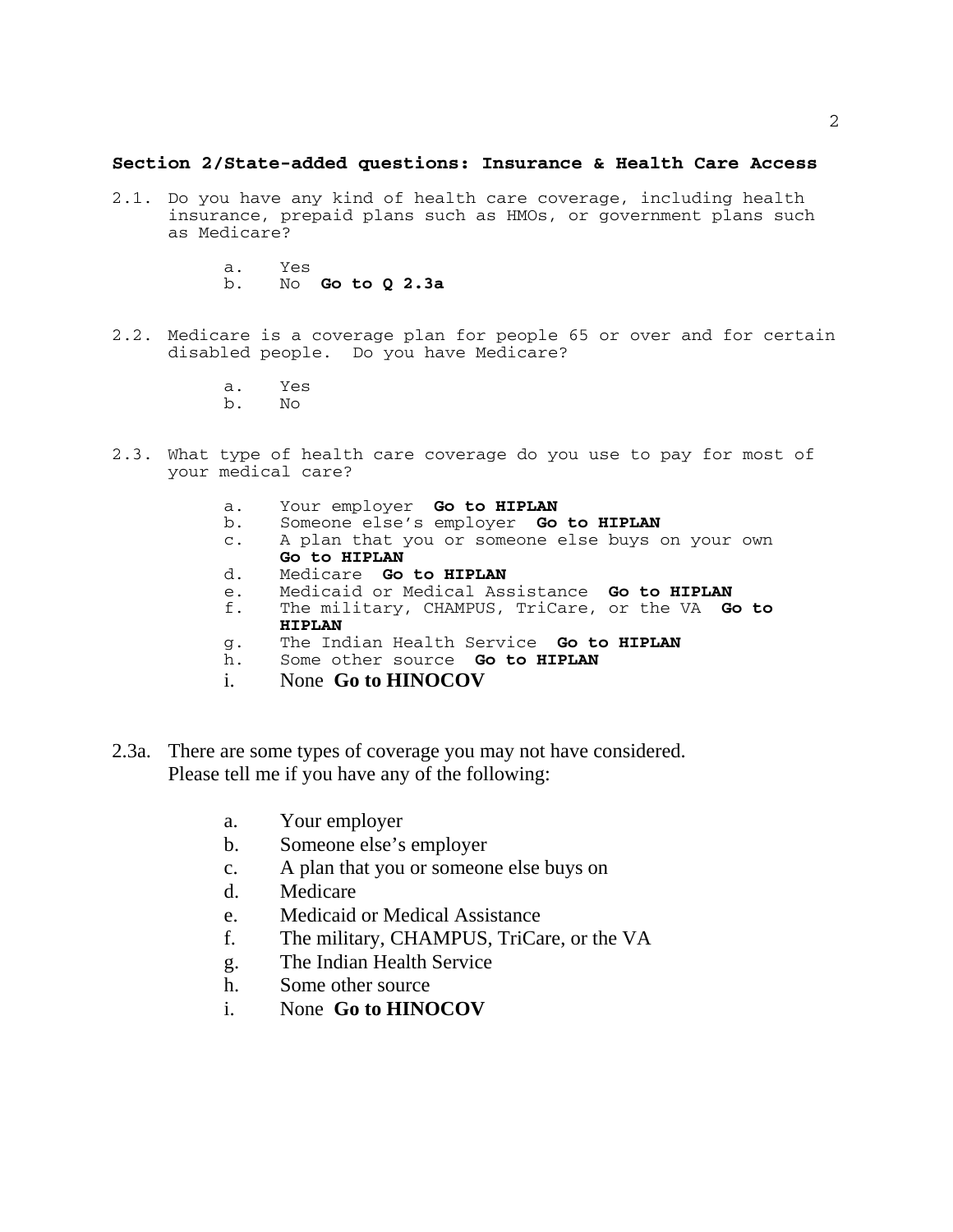HIPLAN. What is your primary health insurance plan?

If response is COBRA, then ask what Cobra plan they are under. If response is QUEST, then ask what Quest plan they are under.

- a. Aetna
- b. Aloha Care Quest
- c. Blue Cross/Blue Shield
- d. ChampUS/TriCare
- e. HMSA
- f. HMSA Quest
- g. Island Care
- h. Kaiser
- i. Kaiser Quest
- j. Kapiolani Health
- k. Kapiolani Quest
- l. Medicaid
- m. Medicare
- n. Prudential
- o. Queen's
- p. Queen's Quest
- q. Quest
- r. Straub
- s. Straub Quest
- t. University Health Alliance
- u. Other (specify)

COVERAGE. Which of the following care plans are covered by your medical insurance?

- a. basic medical care? (Y/N)<br>b. prescription drugs and me
- prescription drugs and medicine? (Y/N)
- c. dental care? (Y/N)<br>d. vision and eve car
- vision and eye care?  $(Y/N)$

HINOCOV. Why are you not covered by health insurance?

- a. Lost job or changed employers **Go to Q 2.5**
- b. Spouse or parent lost job or changed employer **Go to Q 2.5**
- c. Became ineligible because of age or left school **Go to Q 2.5**
- d. Employer stopped offering coverage **Go to Q 2.5**
- e. Employment cutback to part time **Go to Q 2.5**
- f. Couldn't afford to pay premiums **Go to Q 2.5**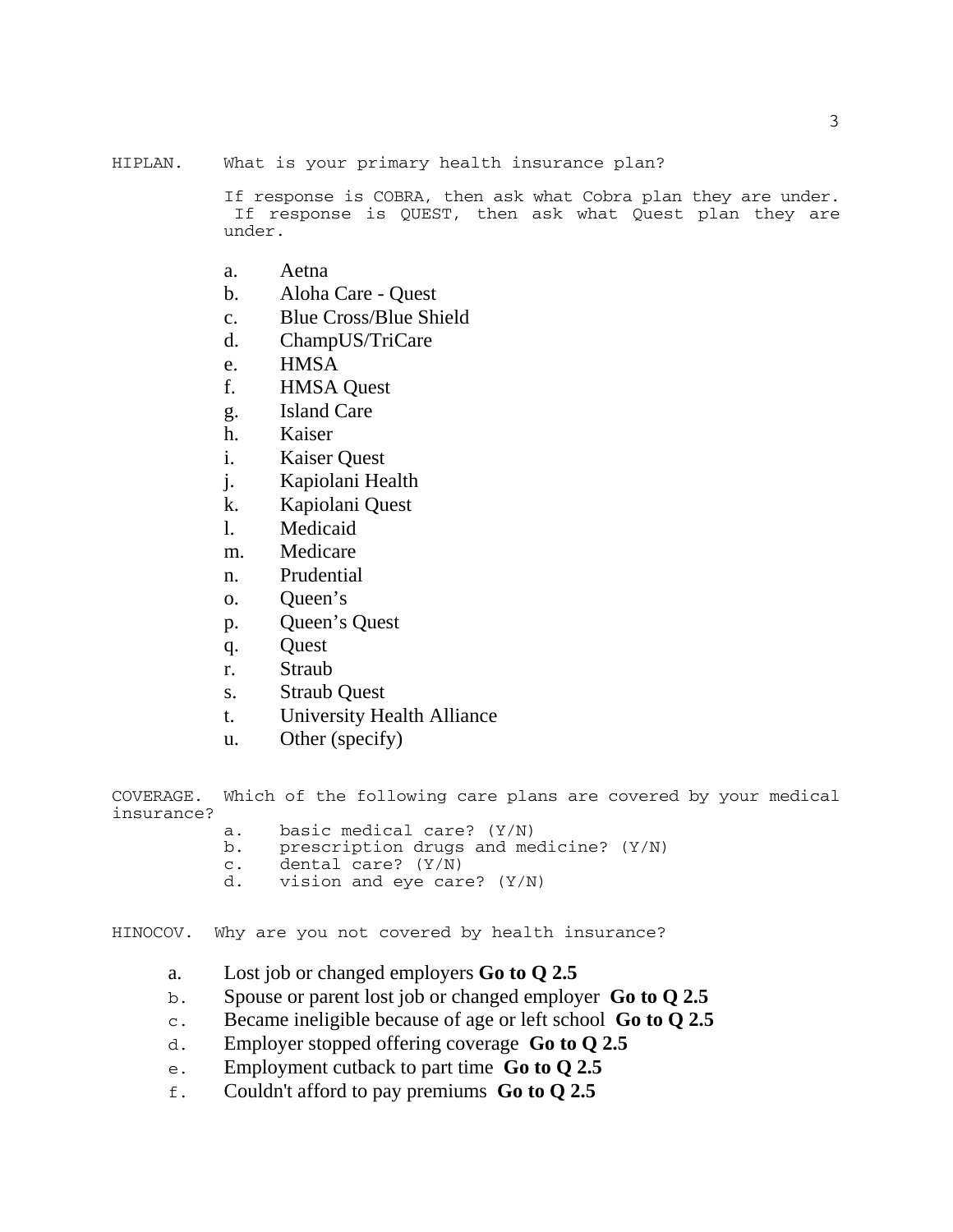- g. Insurance company refused coverage **Go to Q 2.5**
- h. Other (specify) **Go to Q 2.5**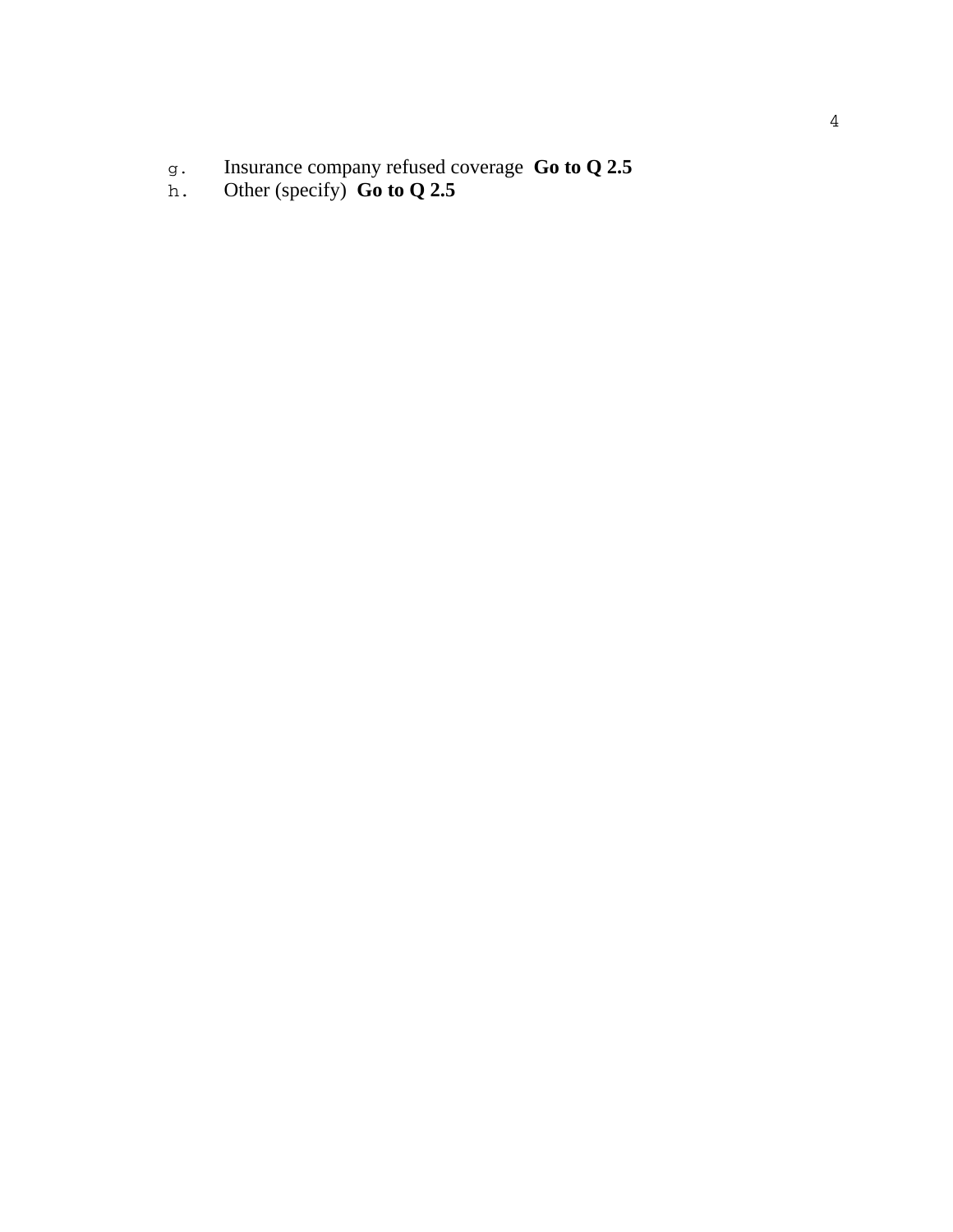2.4. During the past 12 months, was there any time that you did not have any health insurance or coverage?

```
a. Yes Go to Q 2.6
b. No Go to Q 2.6
```
2.5. About how long has it been since you had health care coverage?

a. Within the past 6 months (1 to 6 months ago)<br>b. Within the past vear (6 to 12 months ago) b. Within the past year (6 to 12 months ago)<br>c. Within the past 2 years (1 to 2 years ago c. Within the past 2 years (1 to 2 years ago) d. Within the past 5 years (2 to 5 years ago) e. 5 or more years ago f. Never

- 2.6. Was there a time during the last 12 months when you needed to see a doctor, but could not because of the cost?
	- a. Yes
	- b. No
- 2.7. About how long has it been since you last visited a doctor for a routine checkup?

A routine checkup is a general physical exam, not an exam for a specific injury, illness, or condition.

- a. Within the past year (1 to 12 months ago)
- b. Within the past 2 years (1 to 2 years ago)
- c. Within the past 5 years (2 to 5 years ago)
- d. 5 or more years ago
- e. Never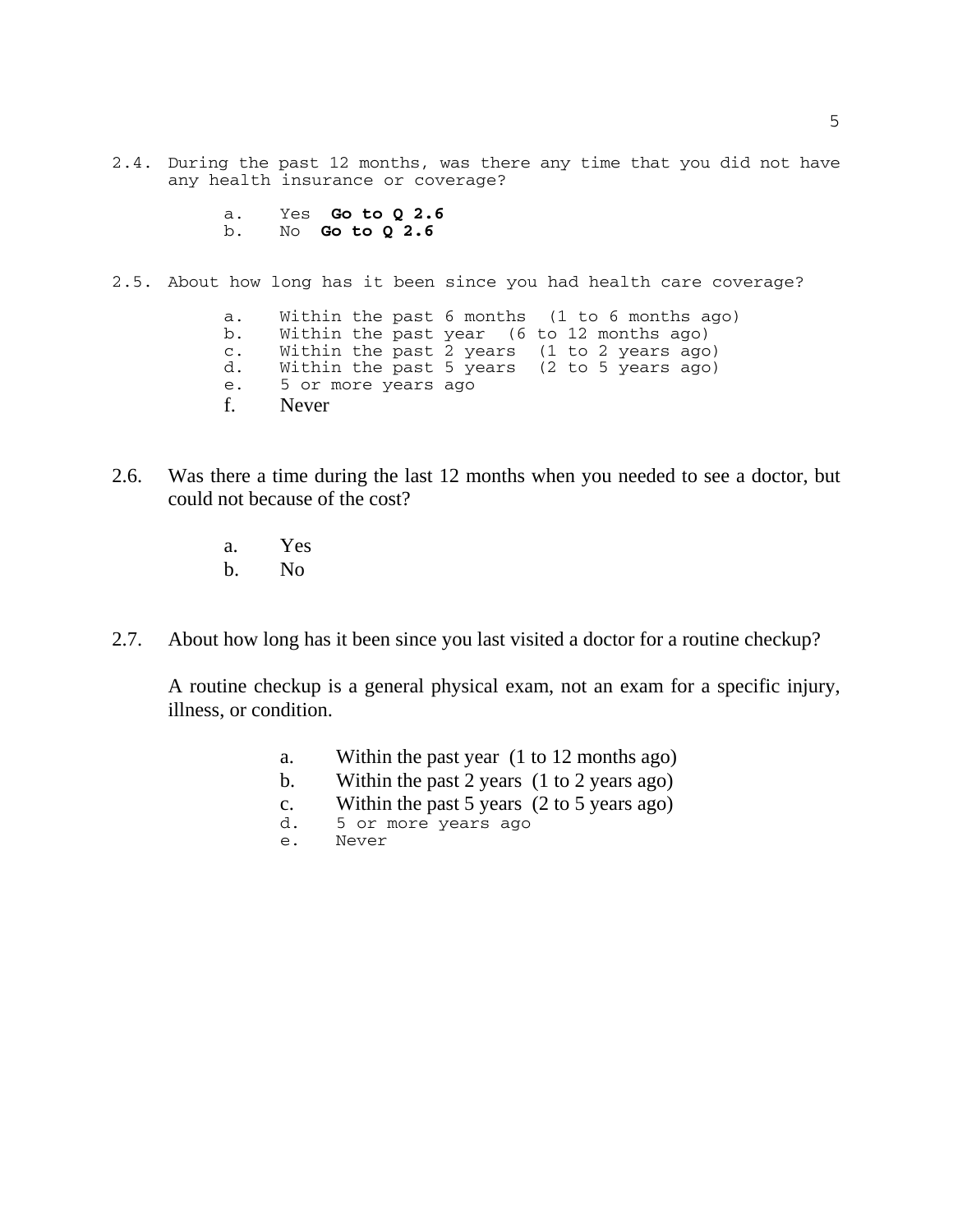# **Section 3: Asthma**

3.1 Did a doctor ever tell you that you had asthma?

- a. Yes
- b. No **Go to Q 4.1**
- 3.2 Do you still have asthma?
	- a. Yes
	- b. No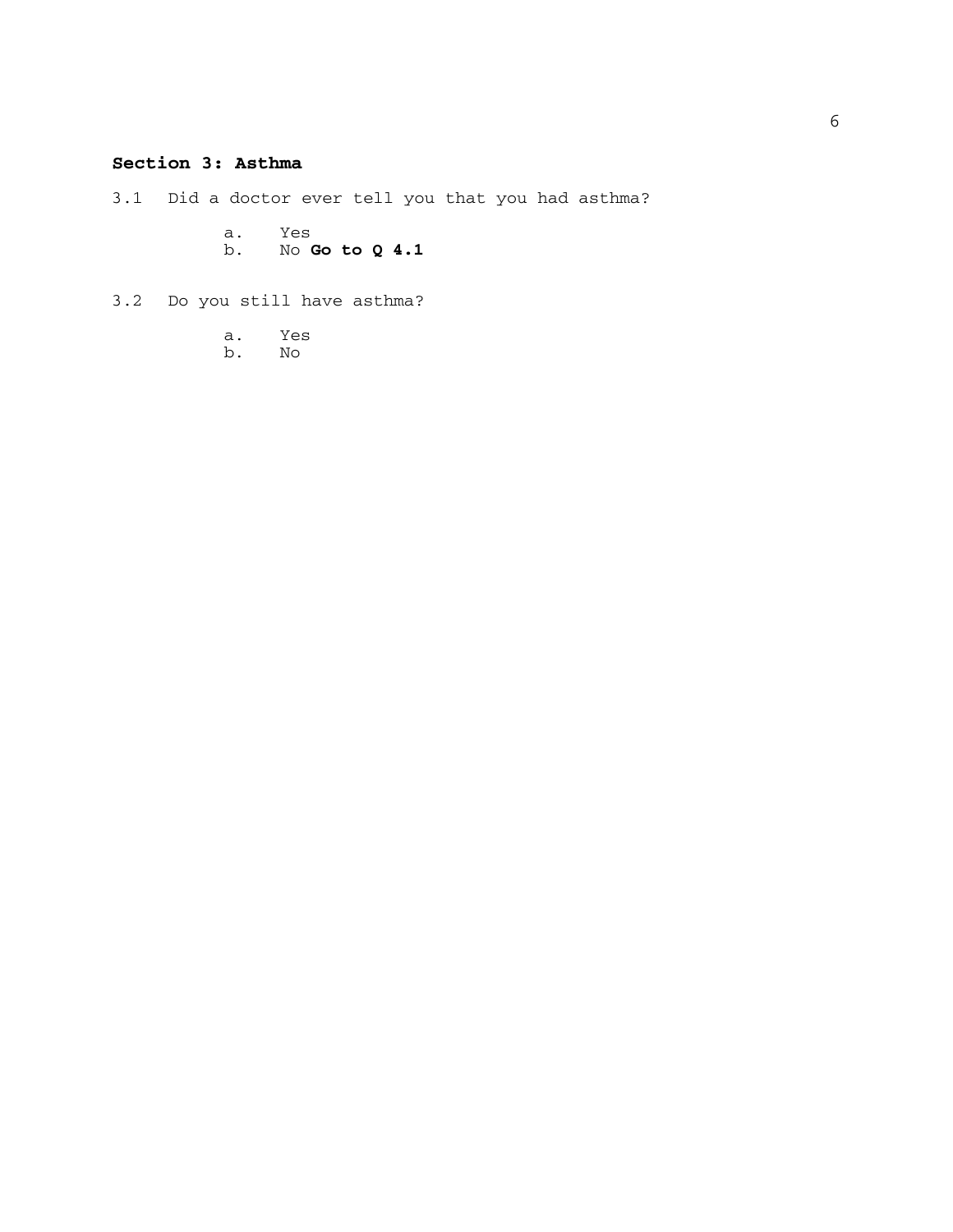#### **Section 4/Module 1/State-added questions: Diabetes**

4.1. Have you ever been told by a doctor that you have diabetes?

If "Yes" and female, ask "Was this only when you were pregnant?"

- a. Yes b. Yes, but female told only during pregnancy **Go to Q 5.1**
- c. No **Go to Q 5.1**
- M1.1. How old were you when you were told you had diabetes?

Code age in years

TYPE\_DIA. What type of diabetes were you told you had?

- a. Type I (includes insulin-dependent and juvenile-onset)
- b. Type II (includes non-insulin-dependent, adult-onset)
- c. Gestational (only during pregnancy)
- **Other**

M1.2. Are you now taking insulin?

- a. Yes
- b. No

M1.3. Are you now taking diabetes pills?

- a. Yes
- b. No
- M1.4. About how often do you check your blood for glucose or sugar? Include times when checked by a family member or friend, but do not include times when checked by a health professional.
	- a. Times per day b. Times per week
	- c. Times per month
	- d. Times per year
- 
- 
- e. Never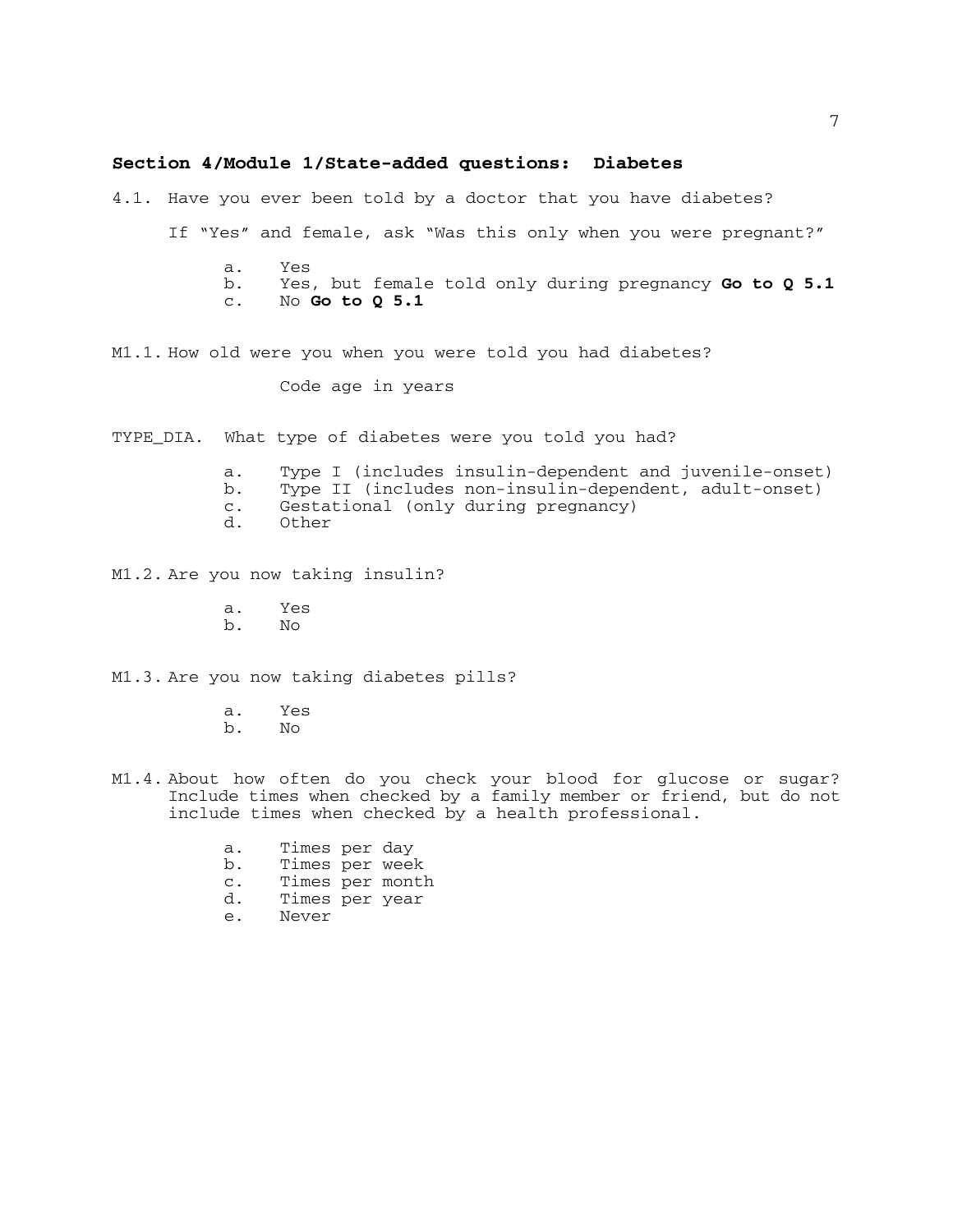- M1.5. About how often do you check your feet for any sores or irritations? Include times when checked by a family member or friend, but do not include times when checked by a health professional.
	- a. Times per day<br>b. Times per weel
	- Times per week
	- c. Times per month<br>d. Times per year
	- d. Times per year<br>e. Never
	- e. Never<br>f. No fee
	- No feet
- M1.6. Have you ever had any sores or irritations on your feet that took more than four weeks to heal?
	- a. Yes
	- b. No
- M1.7. About how many times in the past 12 months have you seen a doctor, nurse, or other health professional for your diabetes?
	- a. Number of times<br>b. None
	- b. None
- M1.8. A test for hemoglobin "A one C" measures the average level of blood sugar over the past three months. About how many times in the past 12 months has a doctor, nurse, or other health professional checked you for hemoglobin "A one C"?
	- a. Number of times
	- b. None<br>C. Nevel
	- Never heard of hemoglobin "A one C" test

## **If "no feet" to M 1.5, go to M 1.10**

- M1.9. About how many times in the past 12 months has a health professional checked your feet for any sores or irritations?
	- a. Number of times
	- b. None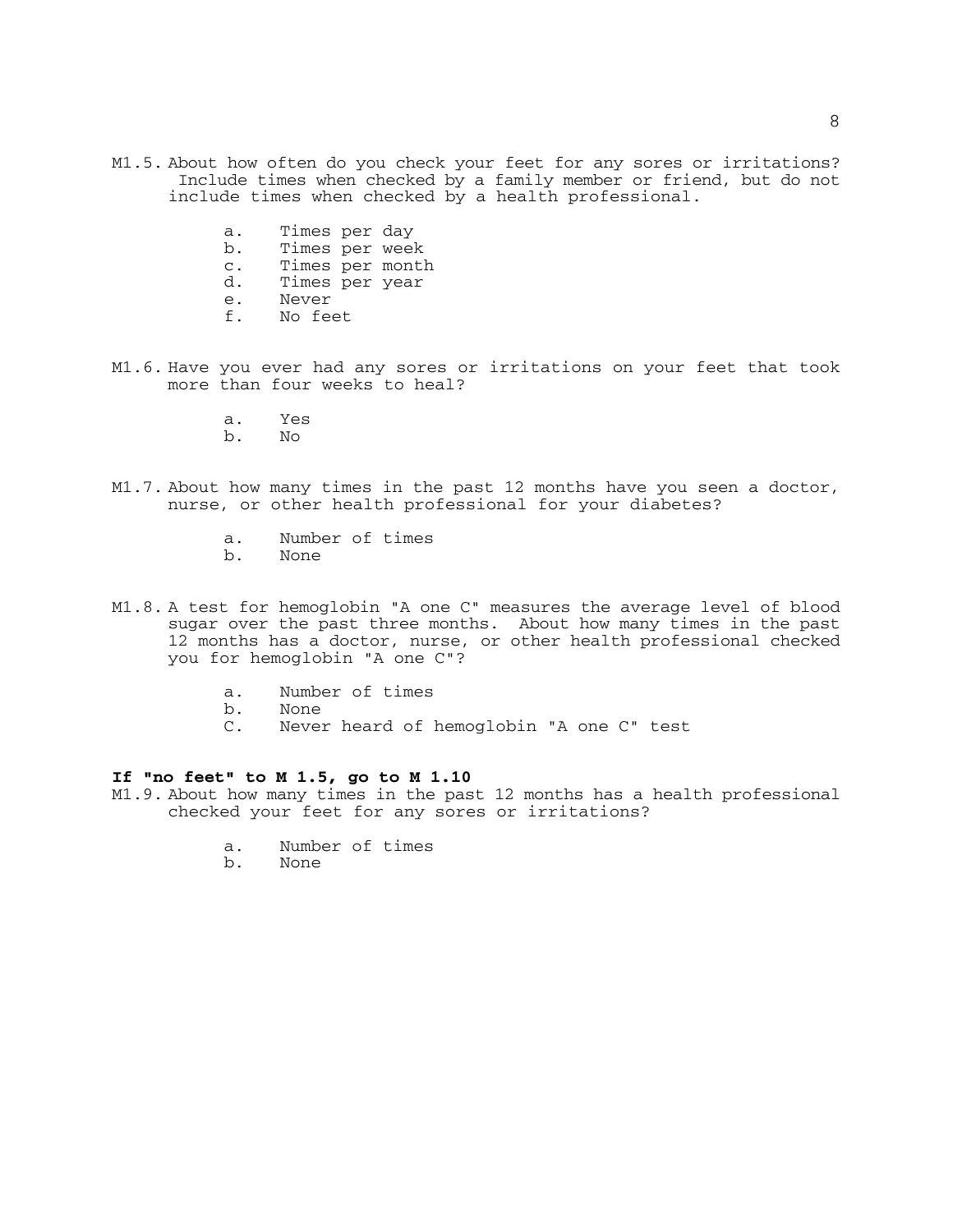- M1.10. When was the last time you had an eye exam in which the pupils were dilated? This would have made you temporarily sensitive to bright light.
	- a. Within the past month (0 to 1 month ago)<br>b. Within the past year (1 to 12 months ago
	- Within the past year  $(1$  to 12 months ago)
	- c. Within the past 2 years (1 to 2 years ago)
	- d. 2 or more years ago<br>e. Never
	- Never
- M1.11. Has a doctor ever told you that diabetes has affected your eyes or that you had retinopathy?
	- a. Yes b. No
	-
- M1.12. Have you ever taken a course or class in how to manage your diabetes yourself?
	- a. Yes
	- b. No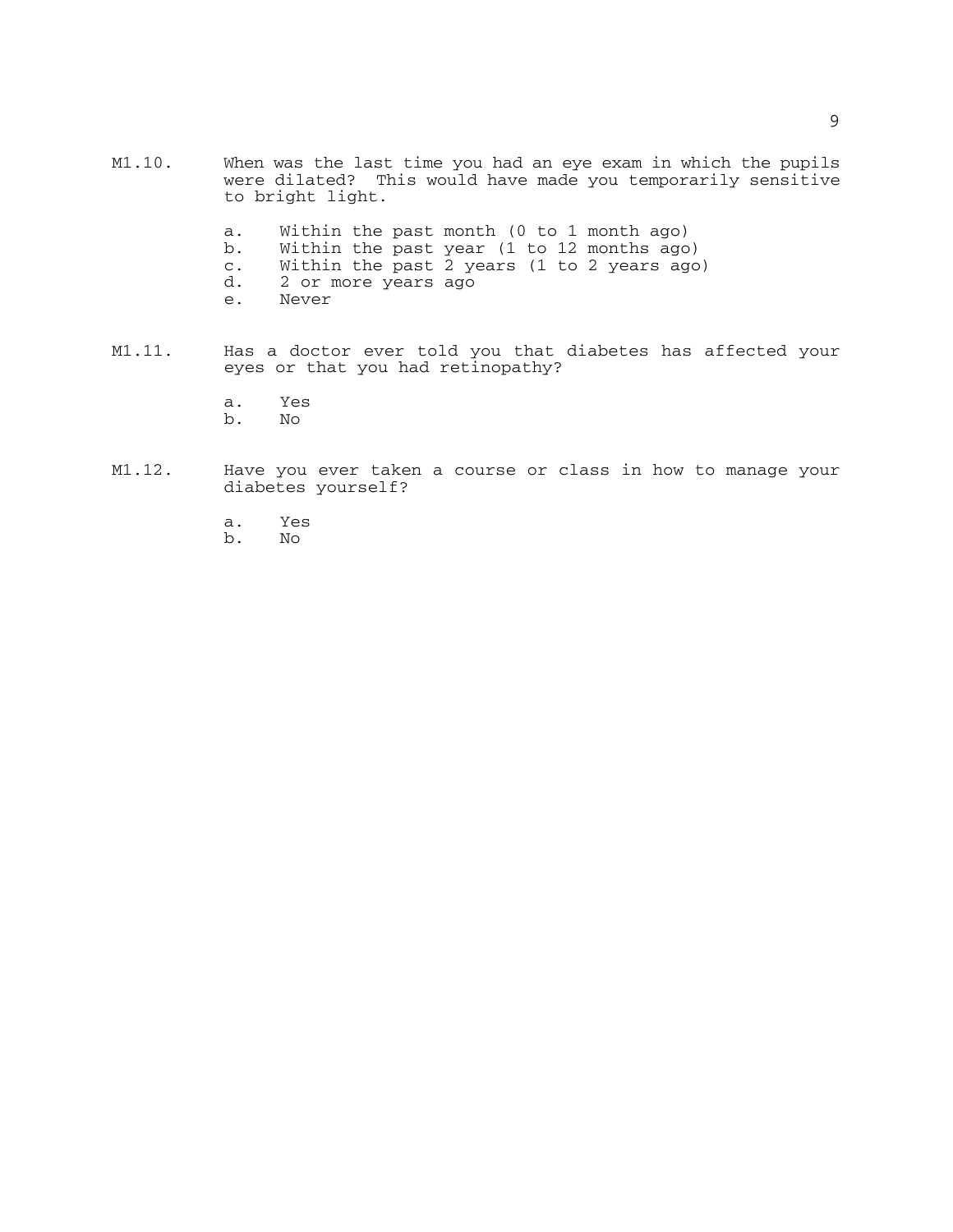## **Section 5: Care Giving**

- 5.1. There are situations where people provide regular care or assistance to a family member or friend who is elderly or has a long-term illness or disability. During the past month, did you provide any such care or assistance to a family member or friend who is 60 years of age or older?
	- a. Yes
	- b. No
- 5.2. Who would you call to arrange short or long-term care in the home for an elderly relative or friend who was no longer able to care for themselves?
	- g. Relative or friend
	- b. Would provide care myself
	- c. Nursing home
	- d. Home health service
	- e. Personal physician
	- f. Area Agency on Aging
	- g. Hospice
	- h. Hospital nurse
	- i. Minister/priest/rabbi
	- j. Other
	- i. Don't know who to call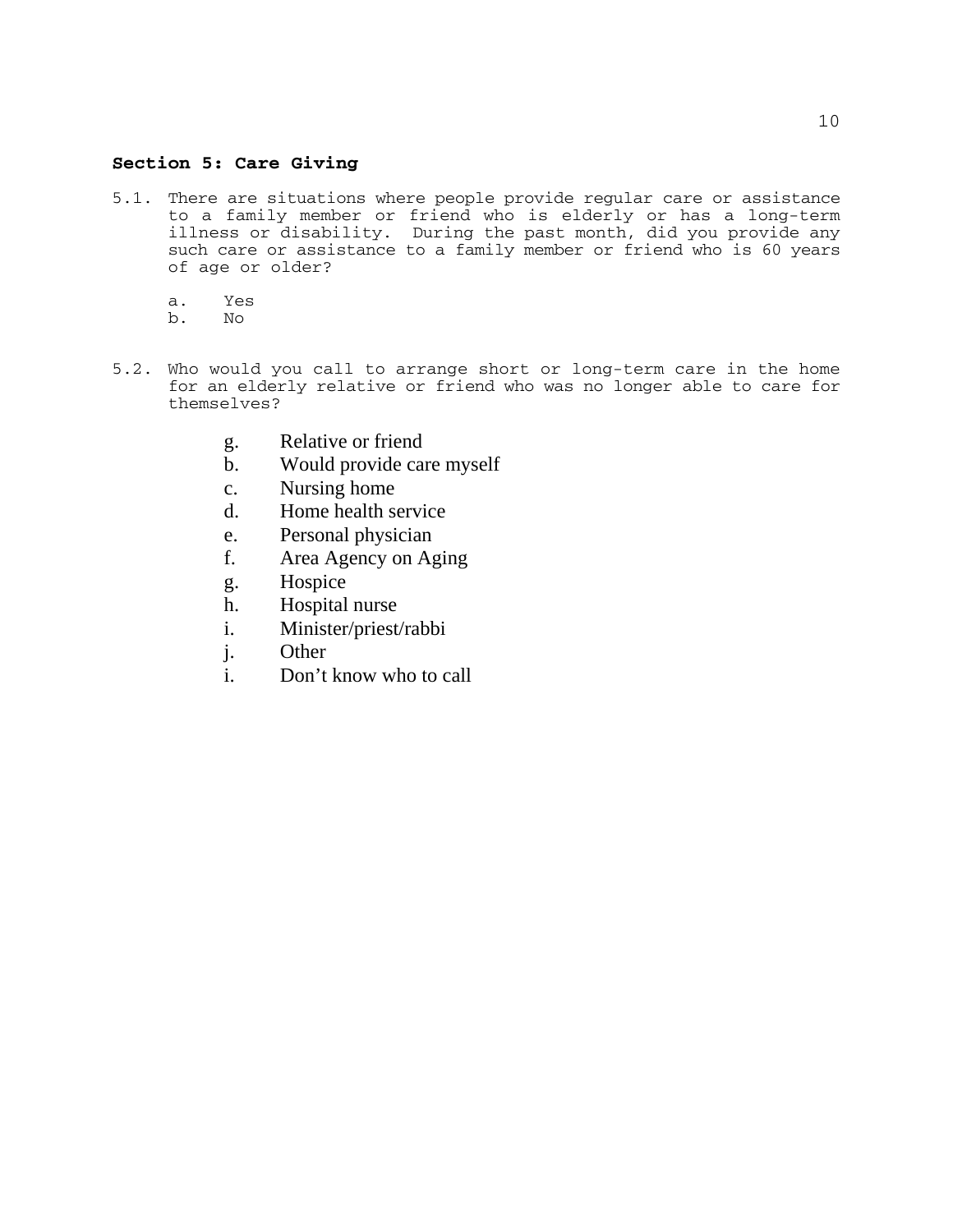#### **Section 6: Exercise**

The next few questions are about exercise, recreation, or physical activities other than your regular job duties.

- 6.1. During the past month, did you participate in any physical activities or exercises such as running, calisthenics, golf, gardening, or walking for exercise?
	- a. Yes b. No **Go to Q 7.1**
- 6.2. What type of physical activity or exercise did you spend the most time doing during the past month?

Activity **[specify]**:

**See coding list A**

# **Ask Q 6.3 only if answer to Q 6.2 is running, jogging, walking, or swimming.**

# **All others, go to Q 6.4.**

6.3. How far did you usually walk/run/jog/swim?

See coding list B if response is not in miles and tenths.

Miles and tenths

- 6.4. How many times per week or per month did you take part in this activity during the past month?
	- a. Times per week<br>b. Times per month
	- Times per month
- 6.5. And when you took part in this activity, for how many minutes or hours did you usually keep at it?

Hours and minutes

- 6.6. Was there another physical activity or exercise that you participated in during the last month?
	- a. Yes
	- b. No **Go to Q 7.1**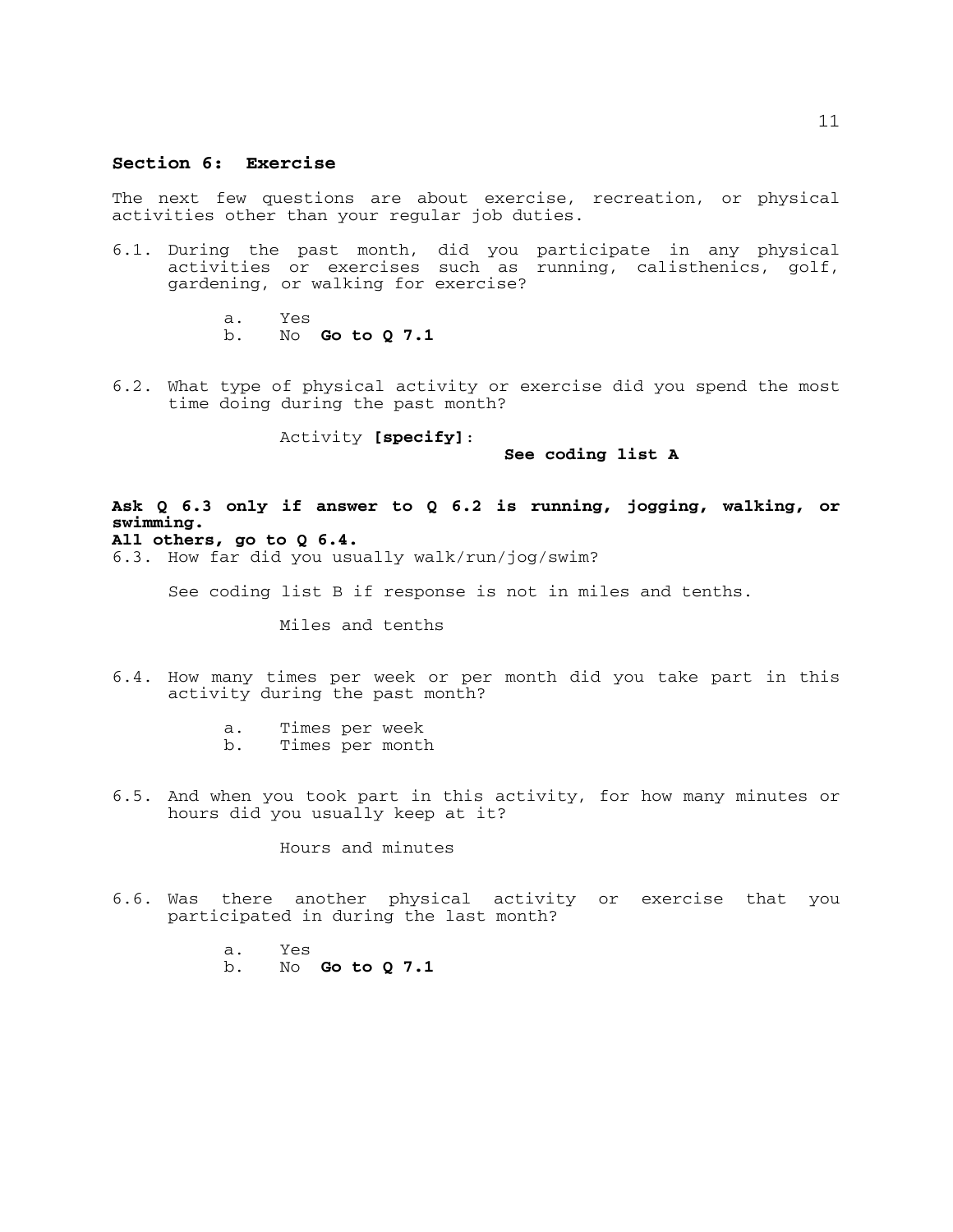6.7. What other type of physical activity gave you the next most exercise during the past month?

Activity **[specify]**: **See coding list A**

**Ask Q 6.8 only if answer to Q 6.7 is running, jogging, walking, or swimming. All others go to Q 6.9.**

6.8. How far did you usually walk/run/jog/swim?

See coding list B if response is not in miles and tenths.

Miles and tenths

- 6.9. How many times per week or per month did you take part in this activity?
	- a. Times per week
	- b. Times per month
- 6.10. And when you took part in this activity, for how many minutes or hours did you usually keep at it?

Hours and minutes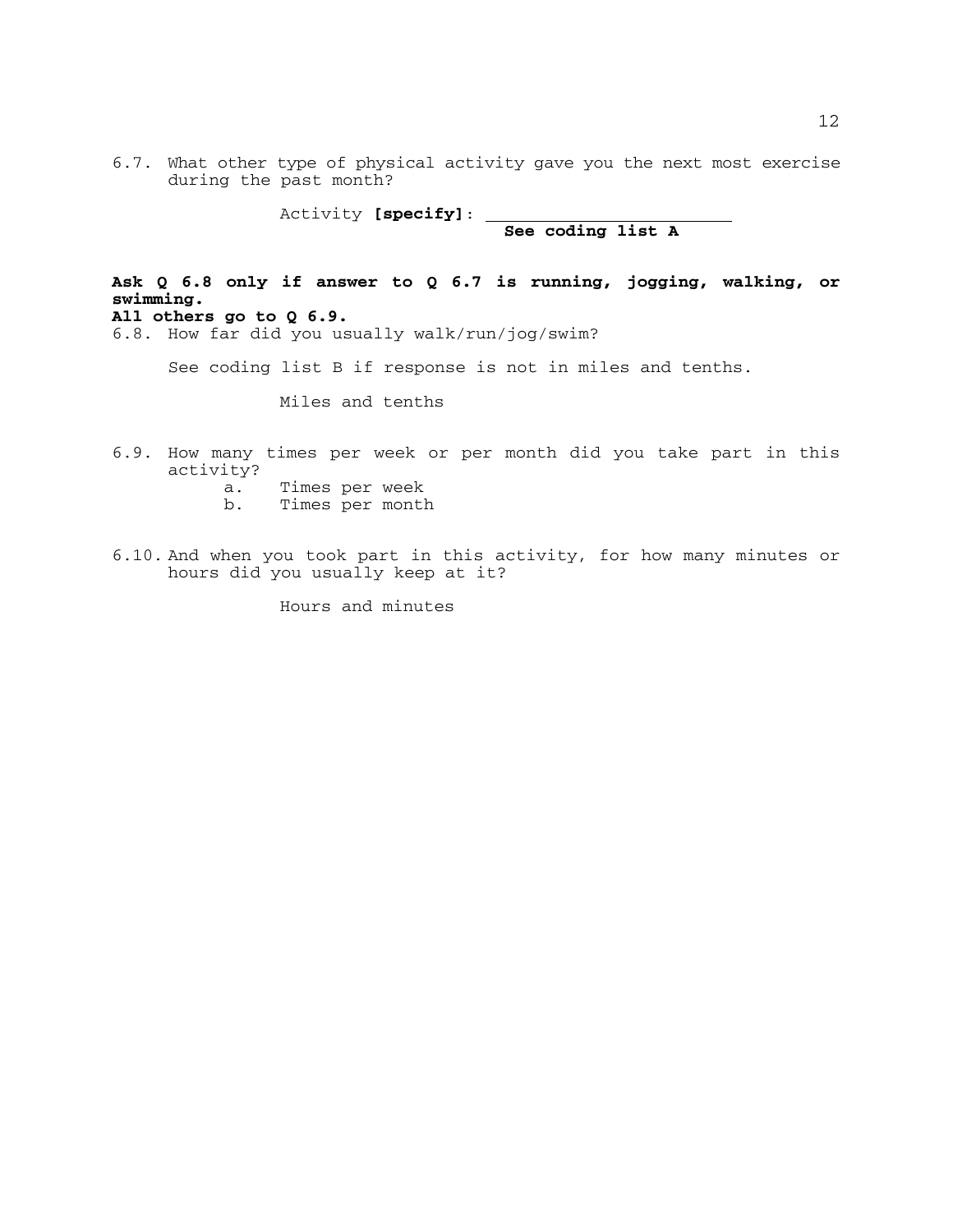#### **Section 7/State-added questions: Tobacco Use**

7.1. Have you smoked at least 100 cigarettes in your entire life?

5 packs = 100 cigarettes a. Yes b. No **Go to Q 8.1** 

7.2. Do you now smoke cigarettes everyday, some days, or not at all?

- a. Everyday<br>b. Some days **Go to Q 7.3a** b. Some days **Go to Q 7.3a** c. Not at all **Go to Q 7.5**
- 7.3. On the average, about how many cigarettes a day do you now smoke?

1 pack = 20 cigarettes

Number of cigarettes **Go to Q 7.4**

7.3a. On the average, when you smoked during the past 30 days, about how many cigarettes did you smoke a day?

1 pack = 20 cigarettes

Number of cigarettes

7.4. During the past 12 months, have you quit smoking for 1 day or longer?

a. Yes **Go to QSMOKE** b. No **Go to QSMOKE**

- 7.5. About how long has it been since you last smoked cigarettes regularly, that is, daily?
	- a. Within the past month (0 to 1 month ago) b. Within the past 3 months (1 to 3 months ago) c. Within the past 6 months (3 to 6 months ago) d. Within the past year (6 to 12 months ago) e. Within the past 5 years (1 to 5 years ago) f. Within the past 15 years (5 to 15 years ago) g. 15 or more years ago h. Never smoked regularly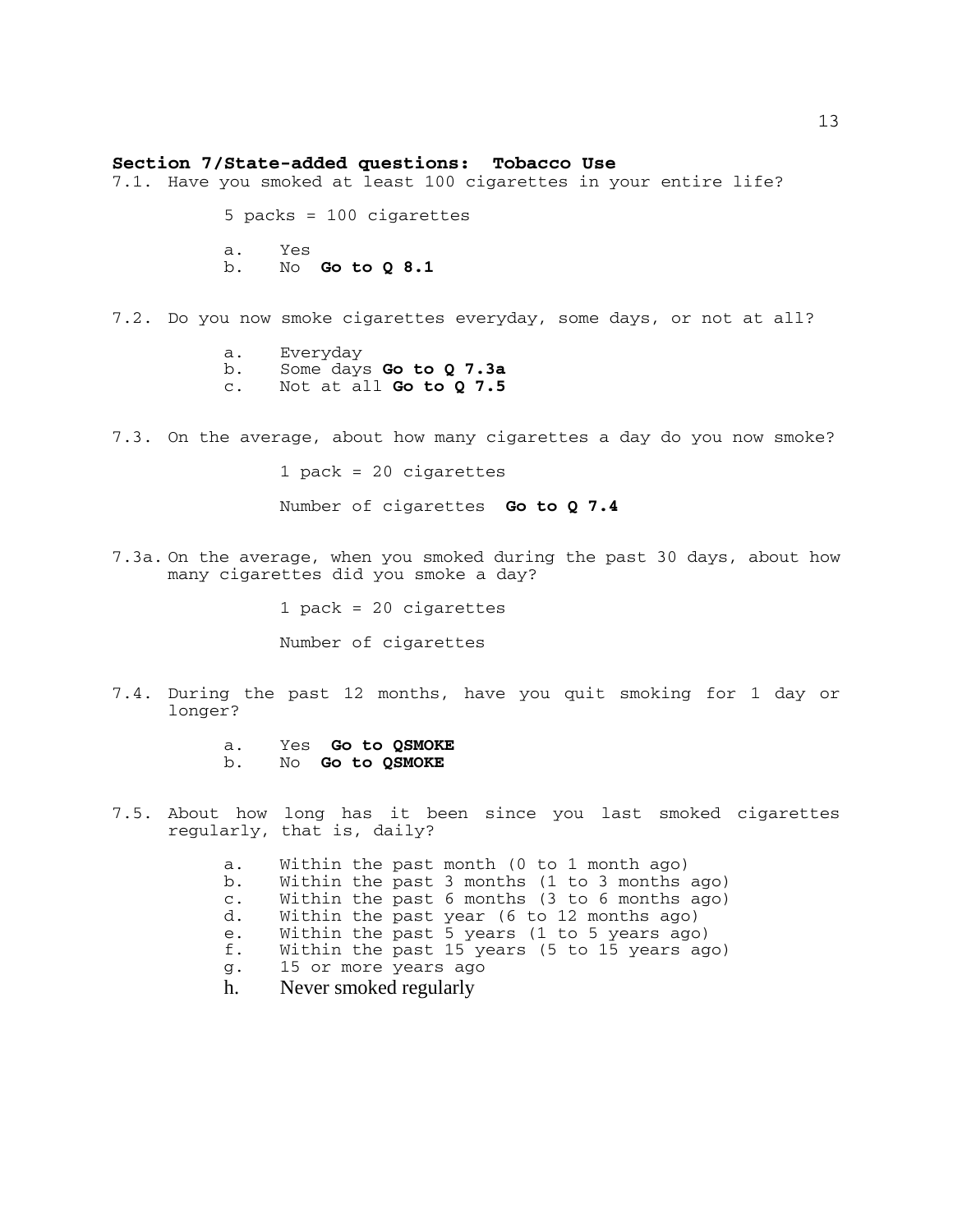QSMOKE. Has a doctor or other health professional ever advised you to quit smoking?

If "Yes", ask "About how long ago was it?"

- a. Yes, within the past 12 months (1 to 12 months ago)
- b. Yes, within the past 3 years (1 to 3 years ago)
- c. Yes, 3 or more years ago
- d. No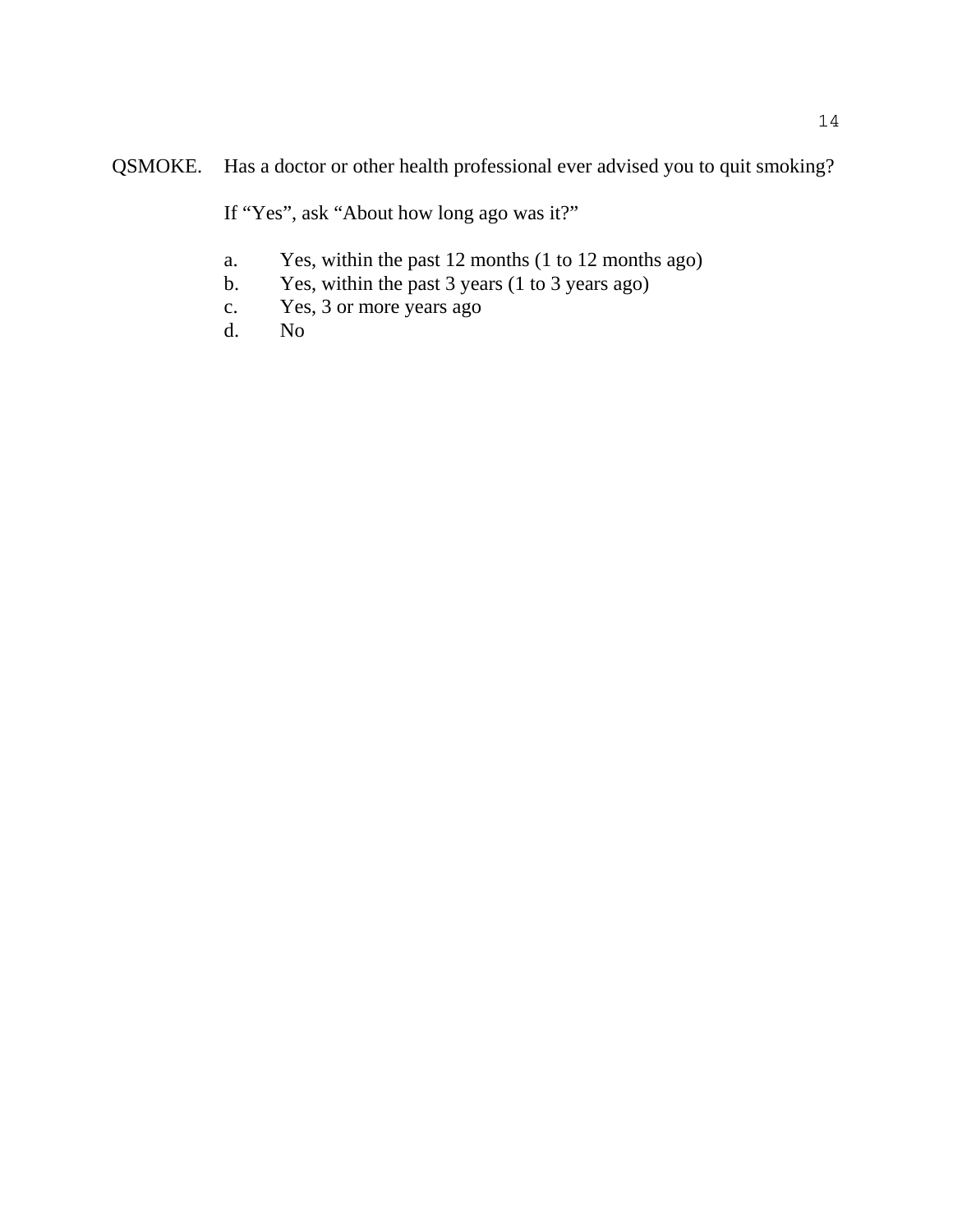#### **Section 8: Fruits and Vegetables**

These next questions are about the foods you usually eat or drink. Please tell me how often you eat or drink each one, for example, twice a week, three times a month, and so forth. Remember, I am only interested in the foods you eat. Include all foods you eat, both at home and away from home.

- 8.1. How often do you drink fruit juices such as orange, grapefruit, or tomato?
	- a. Per day
	- b. Per week
	- c. Per month
	- d. Per year
	- Never
- 8.2. Not counting juice, how often do you eat fruit?
	- a. Per day
	- b. Per week
	- c. Per month<br>d. Per year
	- Per year
	- e. Never
- 8.3. How often do you eat green salad?
	- a. Per day
	- b. Per week
	- c. Per month<br>d. Per year
	- Per year
	- e. Never
- 8.4. How often do you eat potatoes not including french fries, fried potatoes, or potato chips?
	- a. Per day
	- b. Per week<br>c. Per mont
	- c. Per month<br>d. Per vear
	- Per year
	- e. Never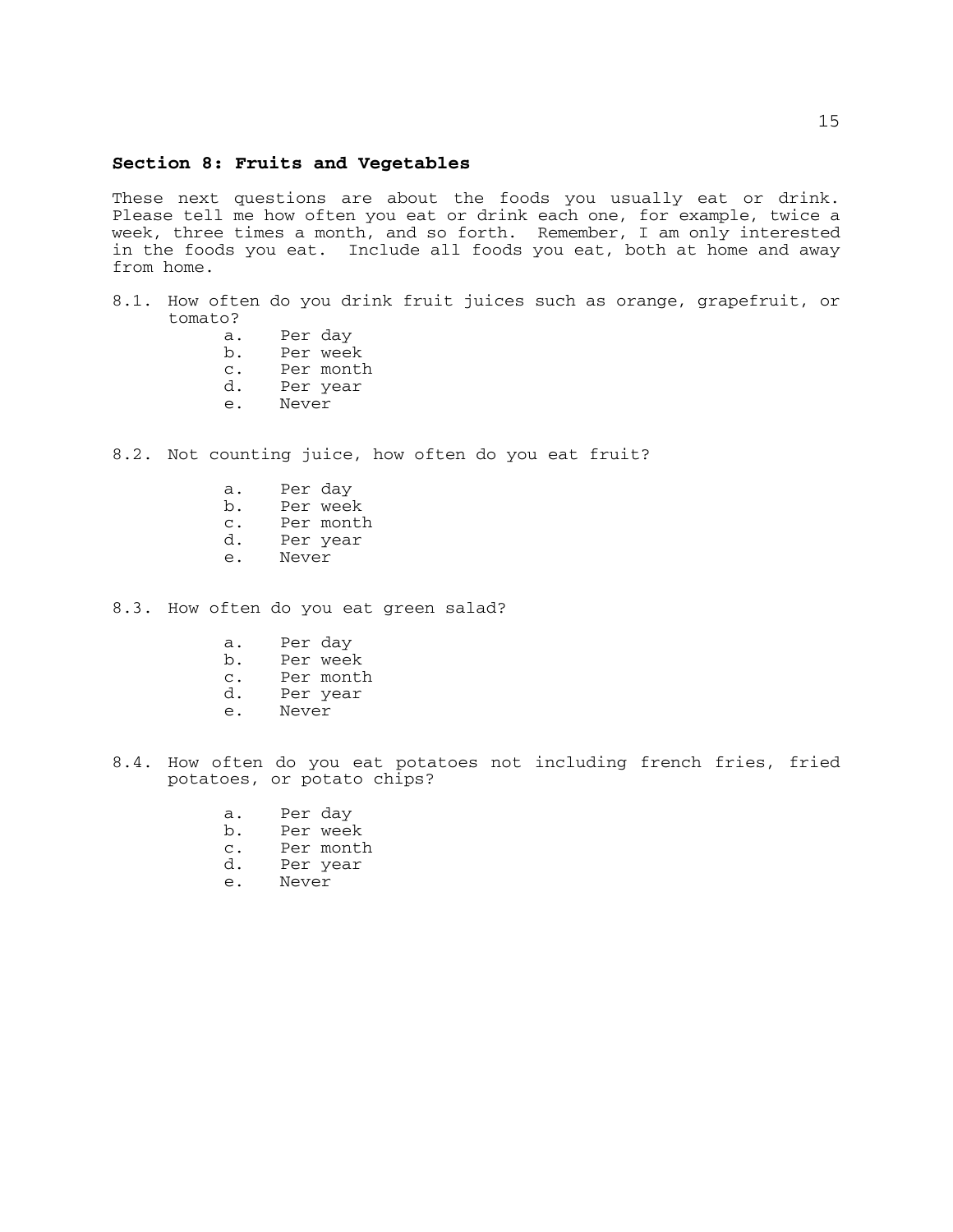8.5. How often do you eat carrots?

- a. Per day
- b. Per week
- c. Per month
- d. Per year
- e. Never
- 8.6. Not counting carrots, potatoes, or salad, how many servings of vegetables do you usually eat?

Example: A serving of vegetables at both lunch and dinner would be two servings.

- a. Per day
- 
- b. Per week<br>c. Per montl c. Per month<br>d. Per year
- d. Per year
- Never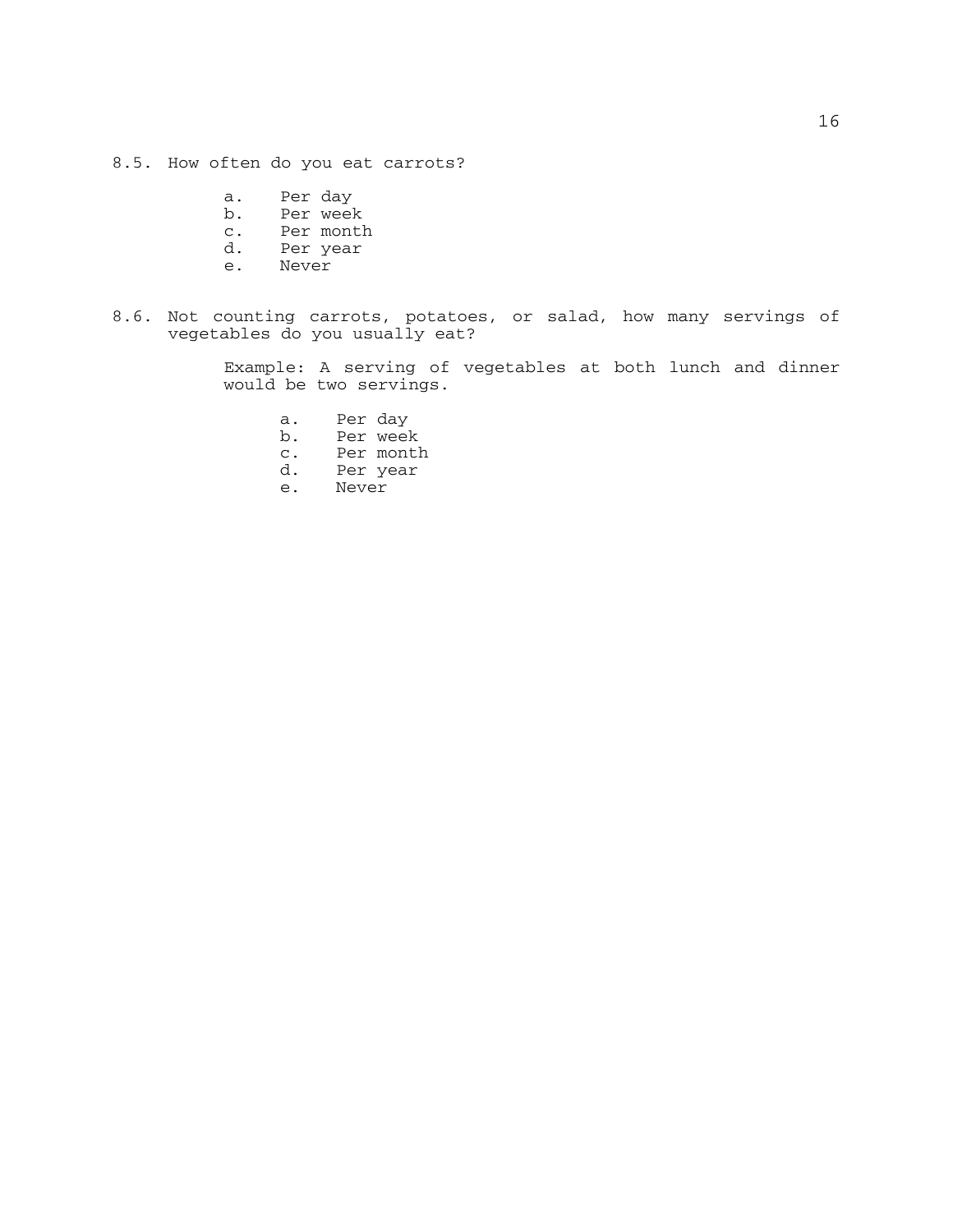## **Section 9: Weight Control**

9.1. Are you now trying to lose weight?

a. Yes **Go to Q. 9.3** b. No

9.2. Are you now trying to maintain your current weight, that is to keep from gaining weight?

> a. Yes b. No **Go to Q. 9.5**

9.3. Are you eating either fewer calories or less fat to...

lose weight? **[if "Yes" on Q. 9.1]**

keep from gaining weight? **[if "Yes" on Q. 9.2]**

If "Yes", probe for which...

- a. Yes, fewer calories
- b. Yes, less fat
- c. Yes, fewer calories and less fat
- d. No
- 9.4. Are you using physical activity or exercise to...

lose weight? **[if "Yes" on Q. 9.1]**

keep from gaining weight? **[if "Yes" on Q. 9.2]**

a. Yes b. No

9.5. In the past 12 months, has a doctor, nurse, or other health professional given you advice about your weight?

If "Yes", probe for which...

- a. Yes, lose weight<br>b. Yes, gain weight
- Yes, gain weight
- c. Yes, maintain current weight
- d. No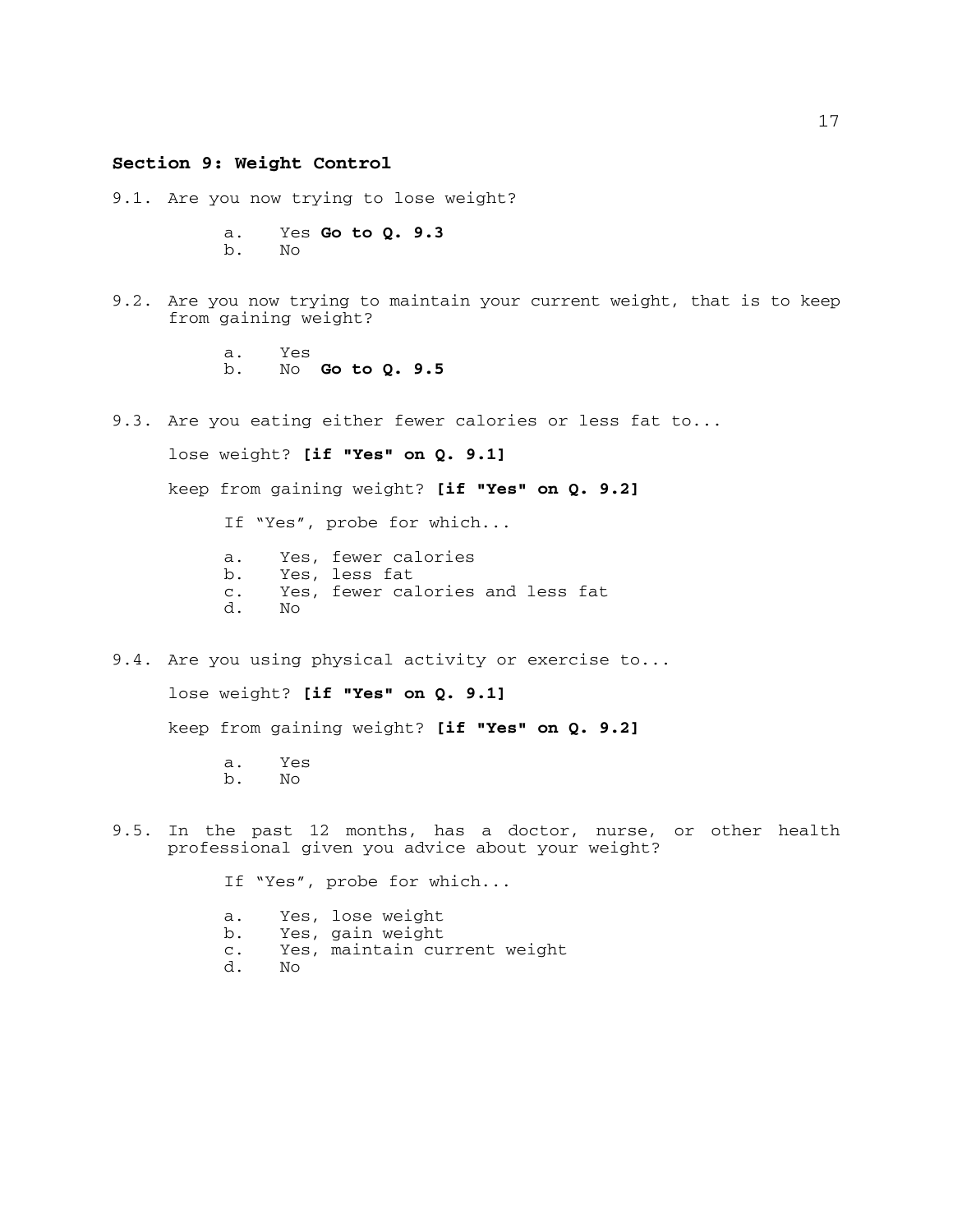#### **Section 10/State-added questions: Demographics**

10.1. What is your age?

Code age in years

SIRACE. What is your race? a. Caucasian (includes European, German, Irish, Italian, English) b. Hawaiian/Part Hawaiian c. Chinese (includes Taiwanese) d. Filipino e. Japanese (includes Okinawan) f. Korean g. Samoan/Tongan h. Black i. American Indian/Alaska Native j. Vietnamese k. Asian Indian l. Portuguese m. Guamanian/Chamorro n. Puerto Rican o. Mexican p. Mixed/Non-Hawaiian q. Other Asian (includes Laotian, Thai, Malaysian) r. Other Pacific Islander (includes Tahitian, Fijian, Polynesian, Micronesian) s. Other (specify)

10.3. Are you of Spanish or Hispanic origin?

- a. Yes
- b. No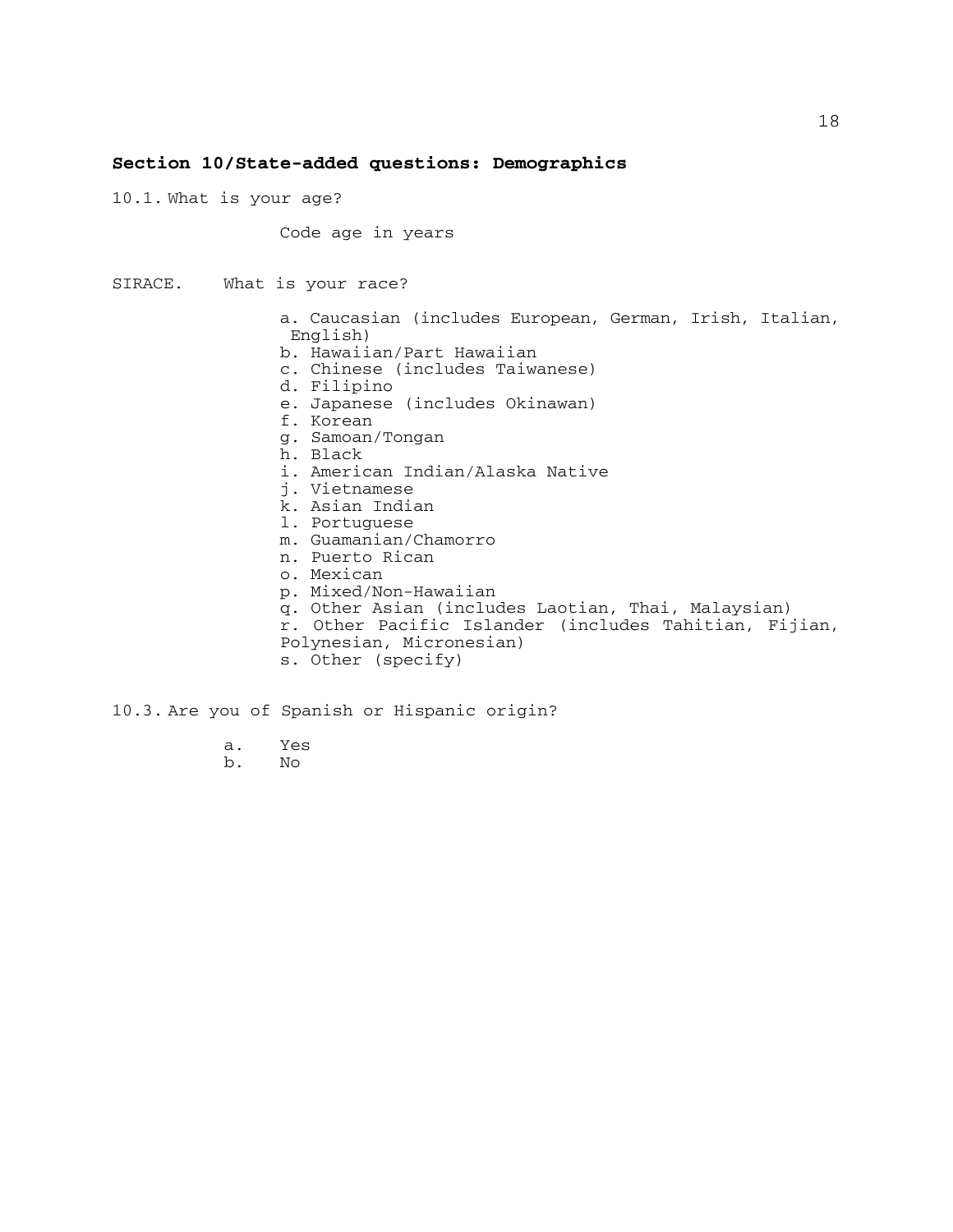MRACE1-4. Of what race is your mother? Accepts up to 4 answers If answer is "part" or "mixed", probe for all of the "parts". a. Caucasian (includes European, German, Irish, Italian, English) b. Hawaiian/Part Hawaiian c. Chinese (includes Taiwanese) d. Filipino e. Japanese (includes Okinawan) f. Korean g. Samoan/Tongan h. Black i. American Indian/Alaska Native j. Vietnamese k. Asian Indian l. Portuguese m. Guamanian/Chamorro n. Puerto Rican o. Mexican p. Other Asian (includes Laotian, Thai, Malaysian) q. Other Pacific Islander (includes Tahitian, Fijian, Polynesian, Micronesian) r. Other (specify) FRACE1-4. Of what race is your father? Accepts up to 4 answers If answer is "part" or "mixed", probe for all of the "parts". a. Caucasian (includes European, German, Irish, Italian, English) b. Hawaiian/Part Hawaiian c. Chinese (includes Taiwanese) d. Filipino e. Japanese (includes Okinawan) f. Korean g. Samoan/Tongan h. Black i. American Indian/Alaska Native j. Vietnamese k. Asian Indian l. Portuguese m. Guamanian/Chamorro n. Puerto Rican o. Mexican p. Other Asian (includes Laotian, Thai, Malaysian) q. Other Pacific Islander (includes Tahitian, Fijian, Polynesian) r. Other (specify)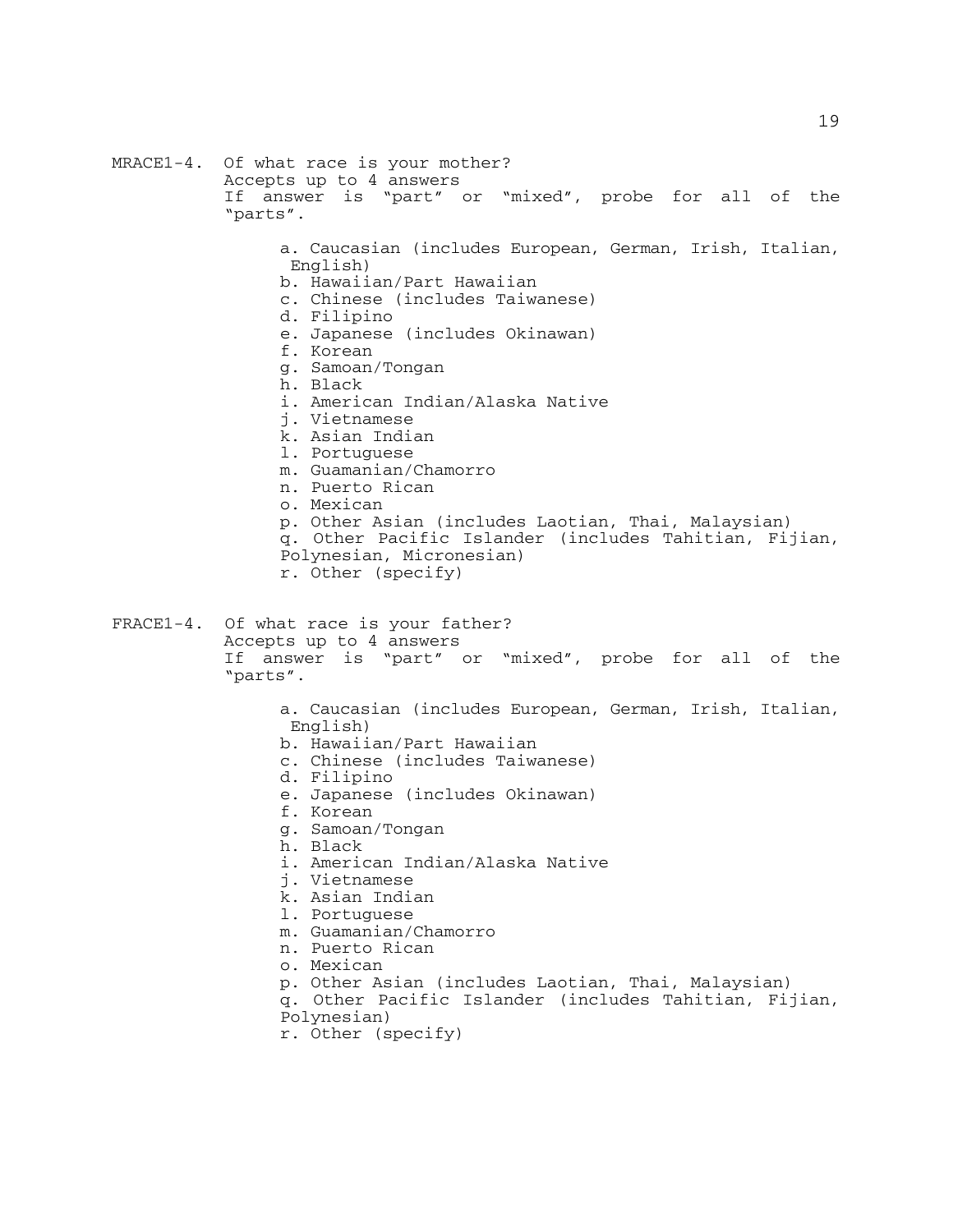- a. Married
- b. Divorced<br>c. Widowed
- c. Widowed<br>d Separate
- Separated
- e. Never been married<br>f. A member of an unma
- A member of an unmarried couple

10.5. How many children live in your household who are...

- a. less than 5 years old?
- b. 5 through 12 years old?<br>c. 13 through 17 years old
- 13 through 17 years old?

10.6. What is the highest grade or year of school you completed?

- a. Never attended school or only attended kindergarten
- b. Grades 1 through 8 (Elementary)
- c. Grades 9 through 11 (Some high school)
- Grade 12 or GED (High school graduate)
- e. College 1 year to 3 years (Some college or technical school)
- f. College 4 years or more (College graduate)

10.7. Are you currently:

- a. Employed for wages
- b. Self-employed
- c. Out of work for more than 1 year
- Out of work for less than 1 year
- e. Homemaker<br>f. Student
- Student
- g. Retired
- h. Unable to work
- 10.8. I'm going to read you some annual household income categories. Please stop me when I come to the category your household income falls under. Is your annual household income from all sources:

a. Less than \$10,000 b. \$10,000 to \$14,999 c. \$15,000 to \$19,999 d. \$20,000 to \$24,999 e. \$25,000 to \$34,999 f. \$35,000 to \$49,999 g. \$50,000 to \$74,999 h. \$75,000 or more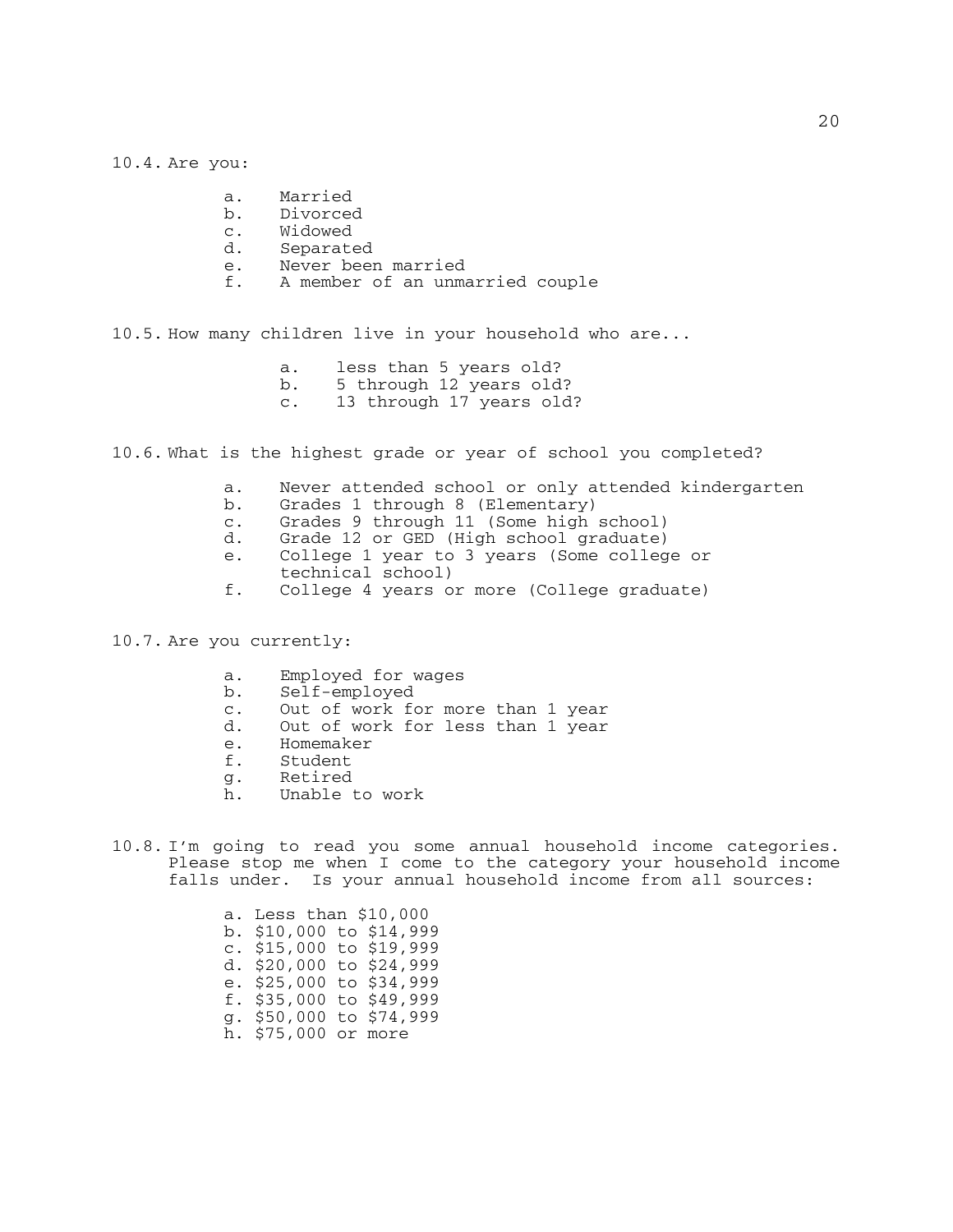**Skip next income question if did not answer Don't know/Not Sure to Q 10.8**<br>10.8a. Is your annual household income from all sources: Is your annual household income from all sources:

If respondent refuses at any income level, then code refused.

- a. Less than \$25,000 **If "no," ask e; if "yes," ask b** (\$20,000 to less than \$25,000)
- b. Less than \$20,000 **If "no," code a; if "yes," ask c** (\$15,000 to less than \$20,000)
- c. Less than \$15,000 **If "no," code b; if "yes," ask d** (\$10,000 to less than \$15,000)
- d. Less than \$10,000 **If "no," code c**
- e. Less than \$35,000 **If "no," ask f**
- (\$25,000 to less than \$35,000) f. Less than \$50,000 **If "no," ask g**
- (\$35,000 to less than \$50,000)
- g. Less than \$75,000 **If "no," code h** (\$50,000 to \$75,000)
- h. \$75,000 or more
- 10.9. Have you ever served on active duty in the United States Armed Forces, either in the regular military or in a National Guard or military reserve unit?
	- a. Yes
	- b. No **Go to Q 10.12**
- 10.10. Which of the following best describes your current military status?
	- a. Currently on active duty **Go to Q 10.12**
	- b. Currently in reserves **Go to Q 10.12** c. No longer in military service
	-
- 10.11. In the last 12 months have you received some or all of your health care from VA facilities?

If "Yes", probe for which...

- a. Yes, all of my health care
- b. Yes, some of my health care
- c. No, no VA health care received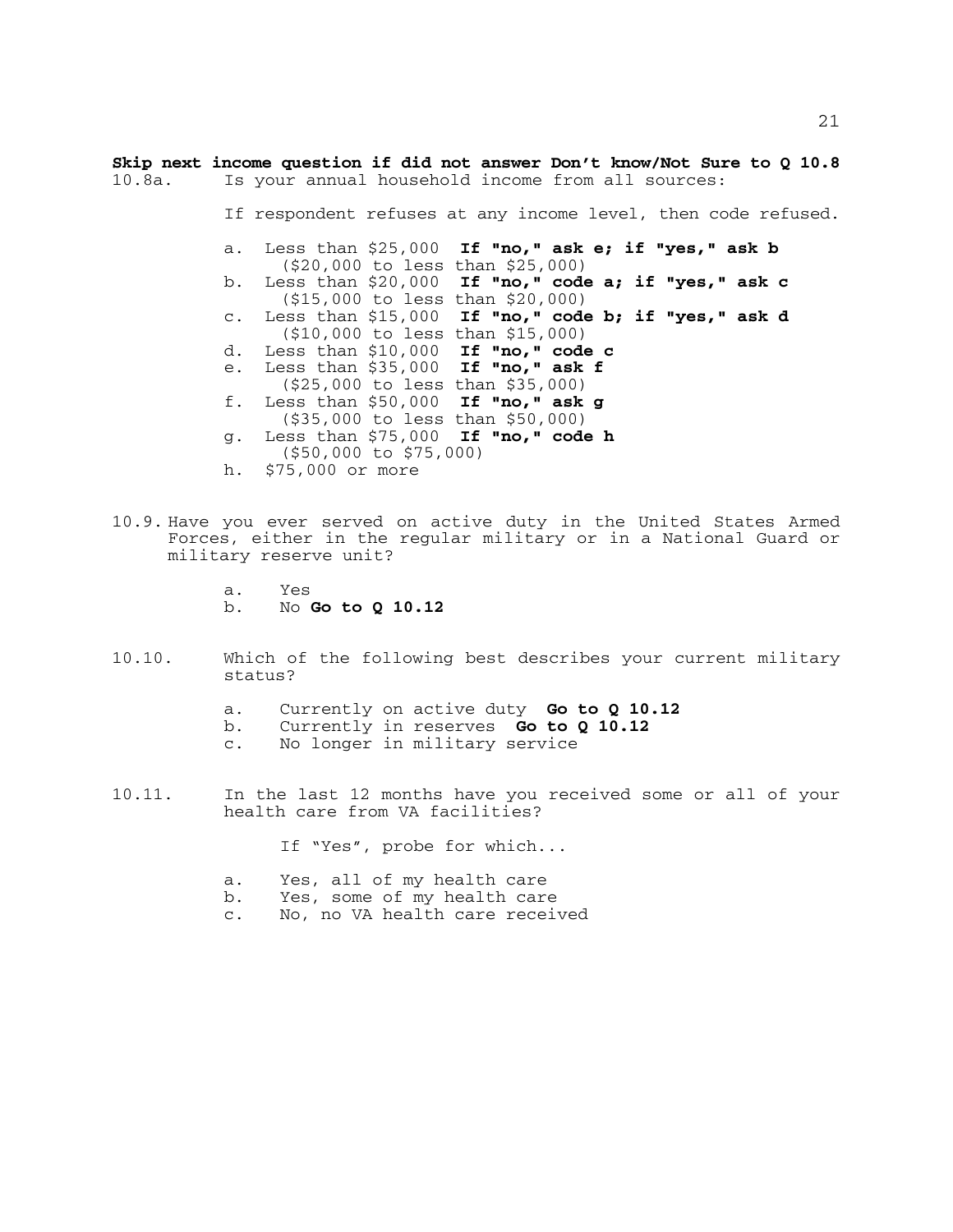- 10.12. About how much do you weigh without shoes? Round fractions up. Weight in pounds
- 10.13. How much would you like to weigh? Weight
- 10.14. About how tall are you without shoes? Round fractions down. Height in feet and inches
- 10.15. What island do you live on? Island code
- State added. What is your residential zip code?

9 6

10.16. Do you have more than one telephone number in your household?

- a. Yes b. No **Go to Q 10.18**
- 10.17. How many residential telephone numbers do you have? Exclude dedicated fax and computer lines.

Total telephone numbers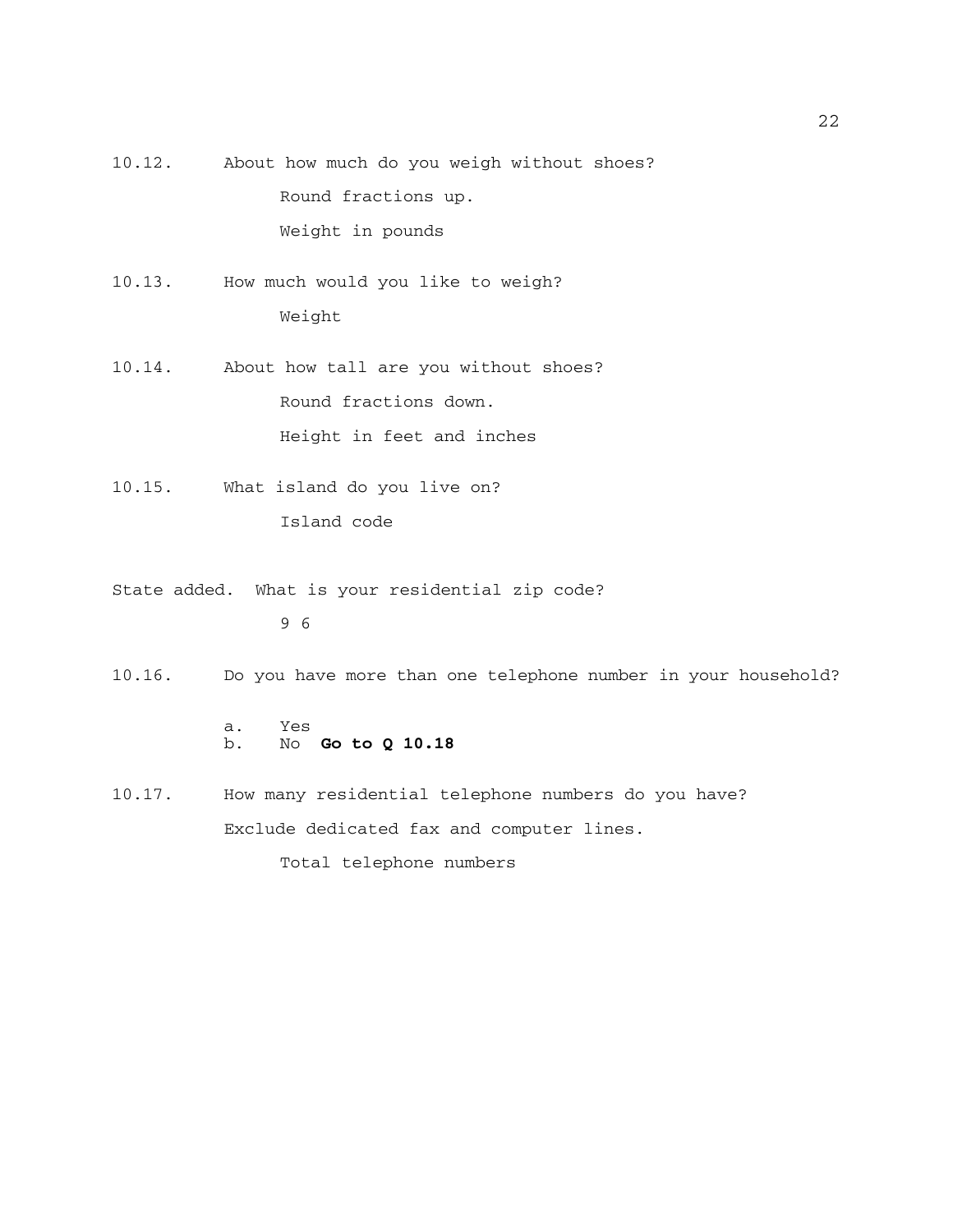MAILOUT. Do you recall receiving a letter from the Department of Health notifying you that this survey was being conducted and that your household could be contacted?

If anyone in the household knows of the letter, then code as YES.

- a. Yes b. No
- 10.18. Indicate sex of respondent.

Male **Go to Section 12: HIV/AIDS** Female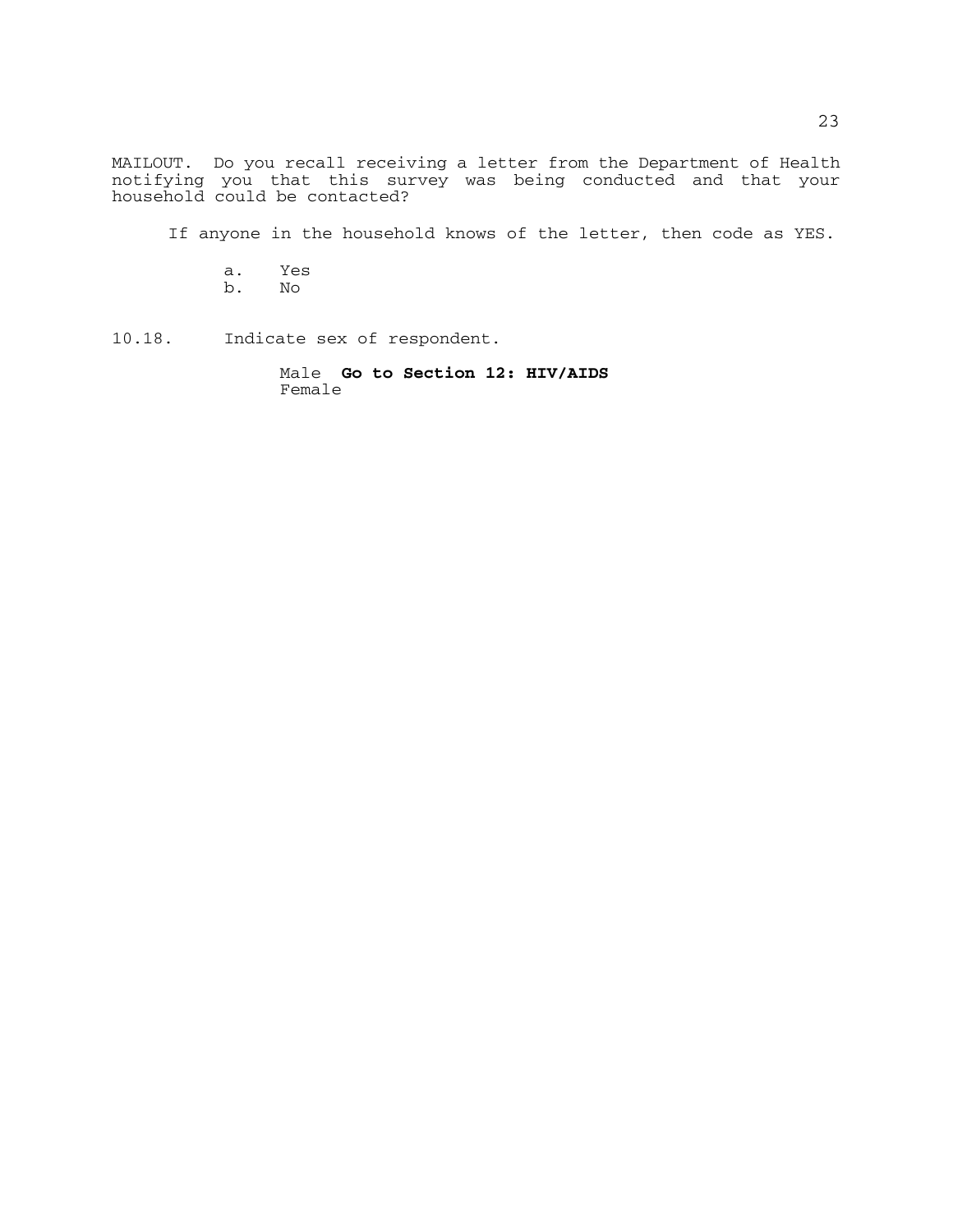#### **Section 11: Women's Health**

11.1. A mammogram is an x-ray of each breast to look for breast cancer. Have you ever had a mammogram?

> a. Yes b. No **Go to Q 11.4**

11.2. How long has it been since you had your last mammogram?

a. Within the past year (1 to 12 months ago) b. Within the past 2 years (1 to 2 years ago) c. Within the past 3 years (2 to 3 years ago) d. Within the past 5 years (3 to 5 years ago) e. 5 or more years ago

- 11.3. Was your last mammogram done as part of a routine checkup, because of a breast problem other than cancer, or because you've already had breast cancer?
	- a. Routine checkup
	- b. Breast problem other than cancer
	- c. Had breast cancer
- 11.4. A clinical breast exam is when a doctor, nurse, or other health professional feels the breast for lumps. Have you ever had a clinical breast exam?
	- a. Yes
	- b. No **Go to Q 11.7**

11.5. How long has it been since your last breast exam?

a. Within the past year (1 to 12 months ago) b. Within the past 2 years (1 to 2 years ago) c. Within the past 3 years (2 to 3 years ago) d. Within the past 5 years (3 to 5 years ago) e. 5 or more years ago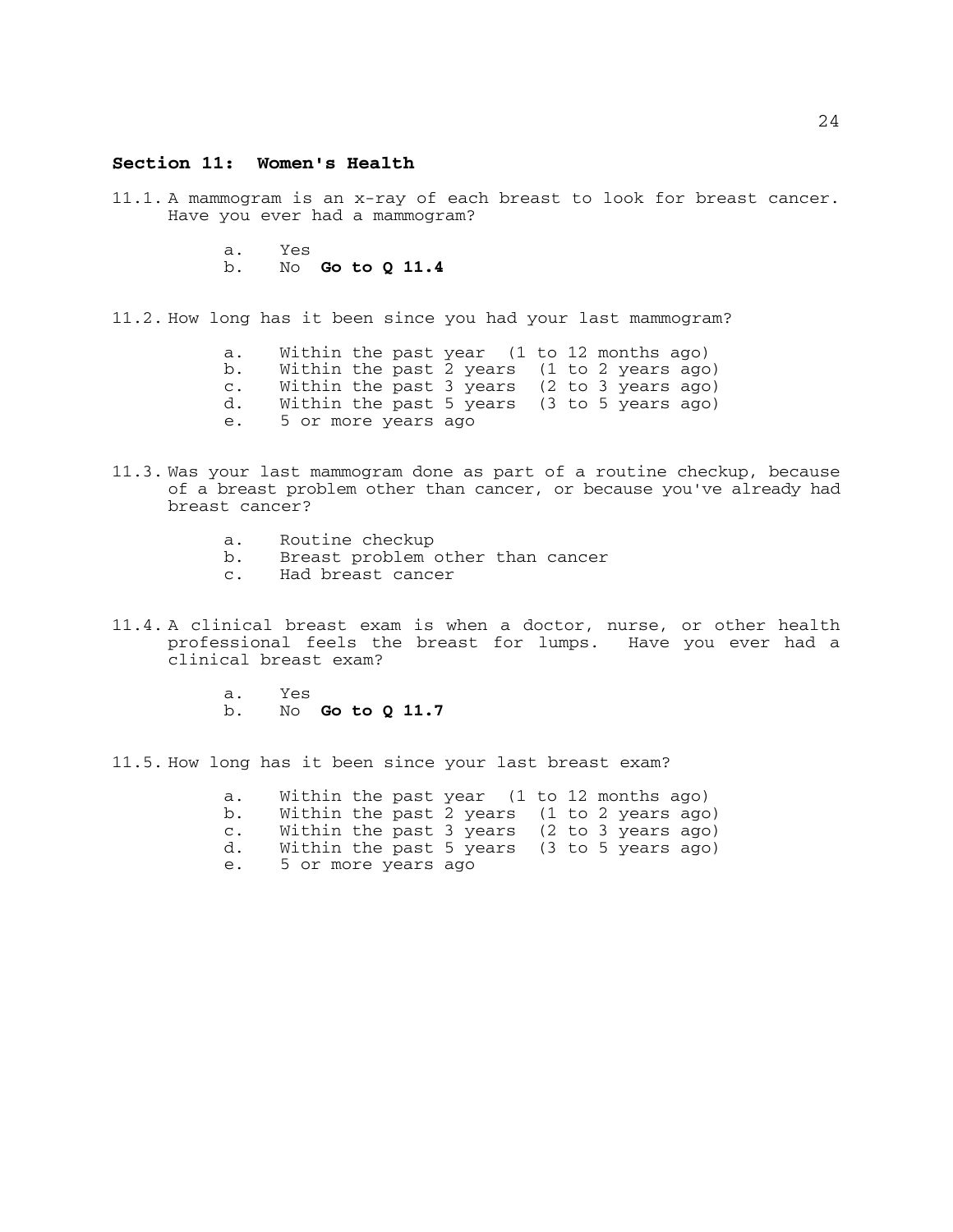- 11.6. Was your last breast exam done as part of a routine checkup, because of a breast problem other than cancer, or because you've already had breast cancer?
	- a. Routine Checkup<br>b. Breast problem
	- Breast problem other than cancer
	- c. Had breast cancer
- 11.7. A Pap smear is a test for cancer of the cervix. Have you ever had a Pap smear?
	- a. Yes b. No **Go to Q 11.10**

11.8. How long has it been since you had your last Pap smear?

| а.             |                     | Within the past year $(1$ to 12 months ago)  |
|----------------|---------------------|----------------------------------------------|
| b.             |                     | Within the past 2 years (1 to 2 years ago)   |
| $\mathsf{C}$ . |                     | Within the past 3 years (2 to 3 years ago)   |
| d.             |                     | Within the past 5 years $(3$ to 5 years ago) |
| е.             | 5 or more years ago |                                              |

- 11.9. Was your last Pap smear done as part of a routine exam, or to check a current or previous problem?
	- a. Routine exam<br>b. Check current
	- Check current or previous problem
	- c. Other
- 11.10. Have you had a hysterectomy?

A hysterectomy is an operation to remove the uterus (womb).

- a. Yes **Go to Section 12: HIV/AIDS**
- b. No

#### **If respondent 45 years old or older, go to Section 12: HIV/AIDS**  To your knowledge, are you now pregnant?

- a. Yes
- b. No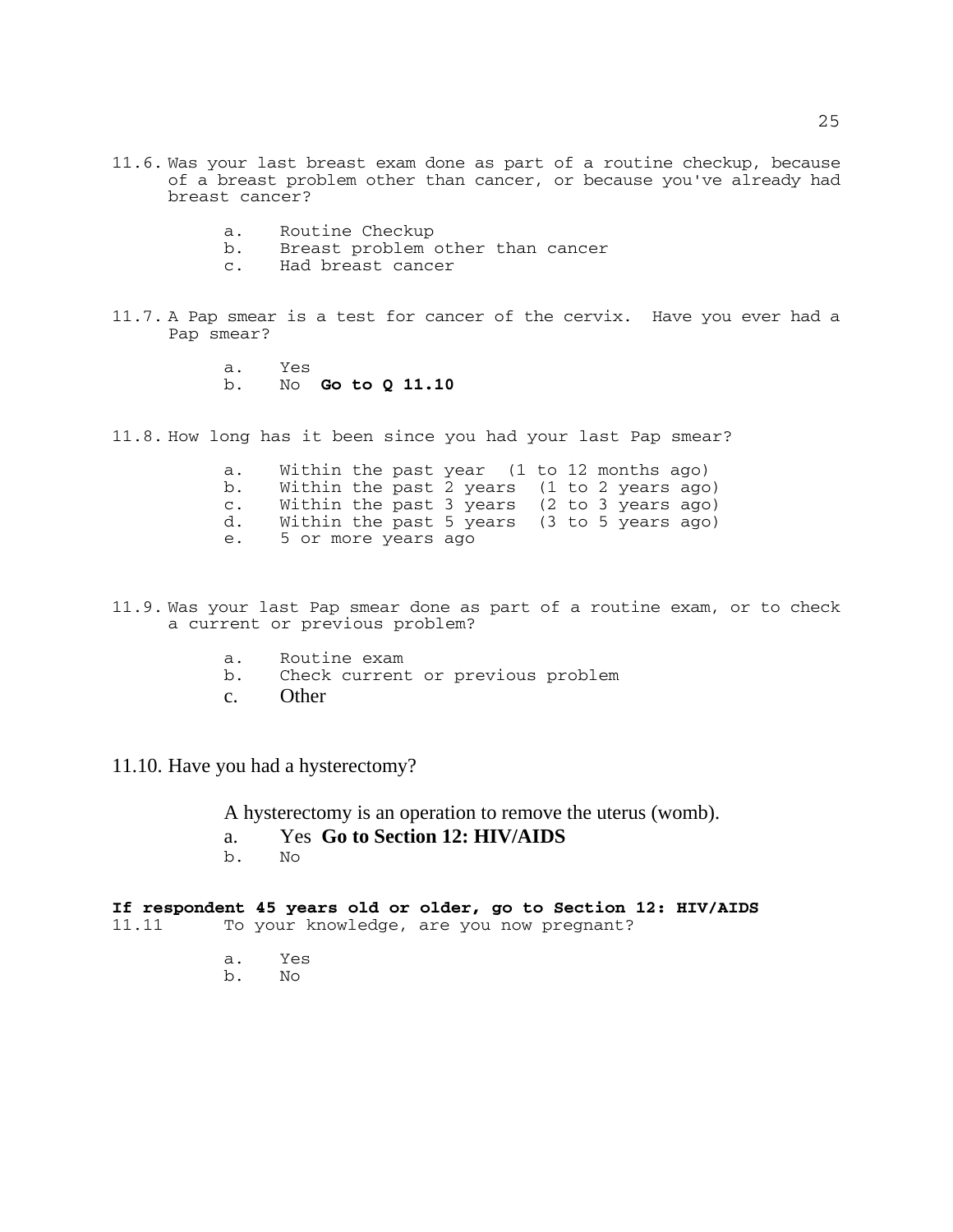## **Section 12: HIV/AIDS**

#### **If respondent is 65 years old or older, go to Arthritis Module.**

The next few questions are about the national health problem of HIV, the virus that causes AIDS. Please remember that your answers are strictly confidential and that you don't have to answer every question if you don't want to.

- 12.1. If you had a child in school, at what grade do you think he or she should begin receiving education in school about HIV infection and AIDS?
	- a. Grade<br>b. Kinde:
	- b. Kindergarten
	- c. Never
- 12.2. If you had a teenager who was sexually active, would you encourage him or her to use a condom?
	- a. Yes
	- b. No
	- c. Would give other advice

12.3. What are your chances of getting infected with HIV, the virus that causes AIDS?

- a. High
- b. Medium
- c. Low
- d. None
- e. Not applicable **Go to Q 12.7a**

12.4. Have you donated blood since March 1985?

a. Yes b. No **Go to Q 12.6a**

12.5. Have you donated blood in the past 12 months?

- a. Yes
- $N<sub>O</sub>$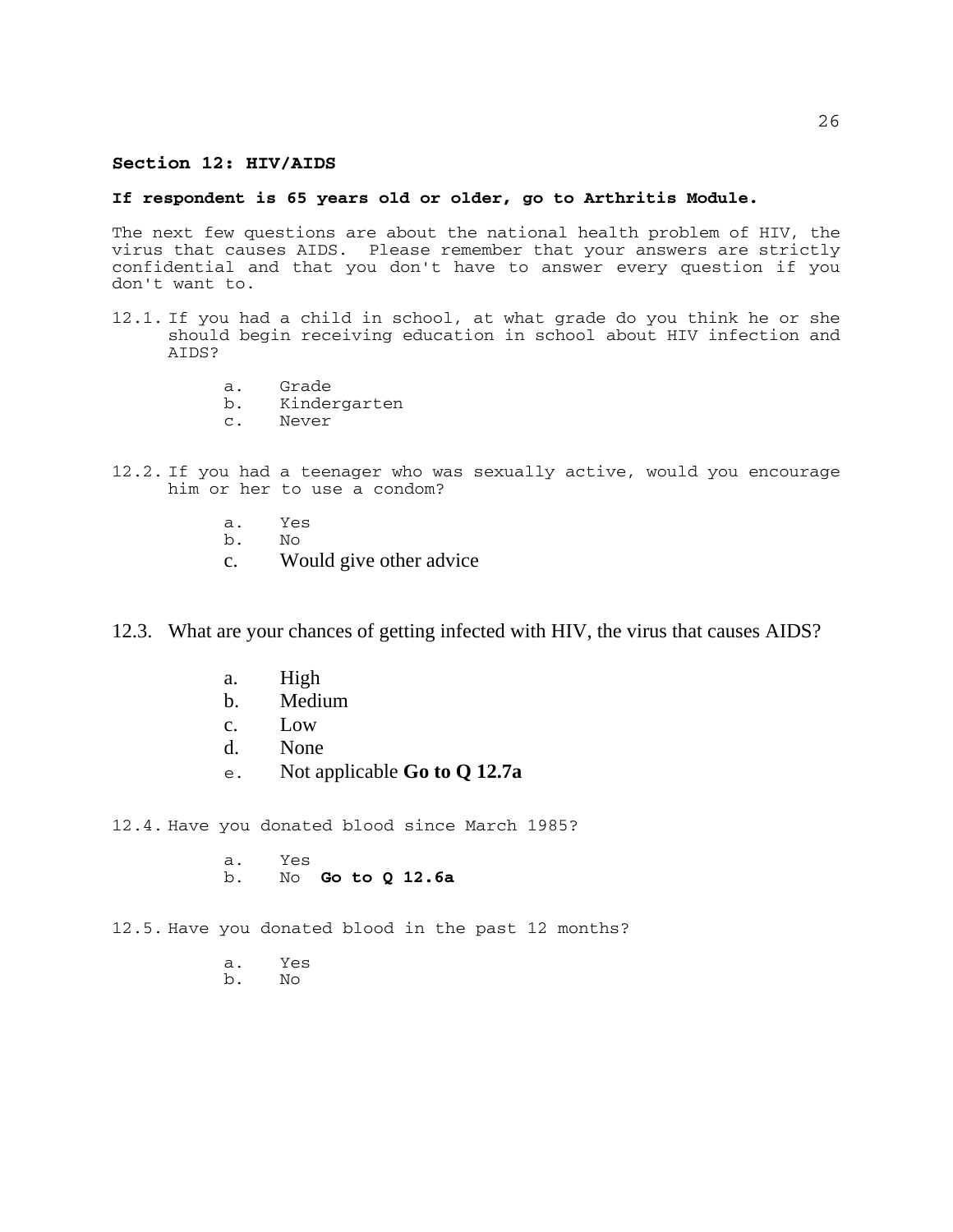12.6. Except for tests you may have had as part of blood donations, have you ever been tested for HIV?

Include saliva tests.

- a. Yes **Go to Q 12.7** b. No **Go to Family Planning Module**
- 12.6a. Have you ever been tested for HIV? Include saliva tests.
	- a. Yes **Go to Q 12.7a** b. No **Go to Family Planning Module**
- 12.7. Not including your blood donations, have you been tested for HIV in the past 12 months? Include saliva tests.
	- a. Yes **Go to Q 12.8** b. No **Go to Family Planning Module**
- 12.7a. Have you been tested for HIV in the past 12 months? Include saliva tests.
	- a. Yes b. No **Go to Family Planning Module**
- 12.8. What was the main reason you had your last test for HIV?
	- a. For hospitalization or surgical procedure<br>b. To apply for health insurance
	- b. To apply for health insurance<br>c. To apply for life insurance
	- To apply for life insurance
	- d. For employment
	- e. To apply for a marriage license<br>f. For military induction or milit
	- f. For military induction or military service
	- g. For immigration
	- h. Just to find out if you were infected
	- I. Because of referral by a doctor
	- j. Because of pregnancy
	- k. Referred by your sex partner
	- l. Because it was part of a blood donation process **Go to Family Planning Module**
	- m. For routine check-up
	- n. Because of occupational exposure
	- o. Because of illness
	- p. Because I am at risk for HIV
	- q. Other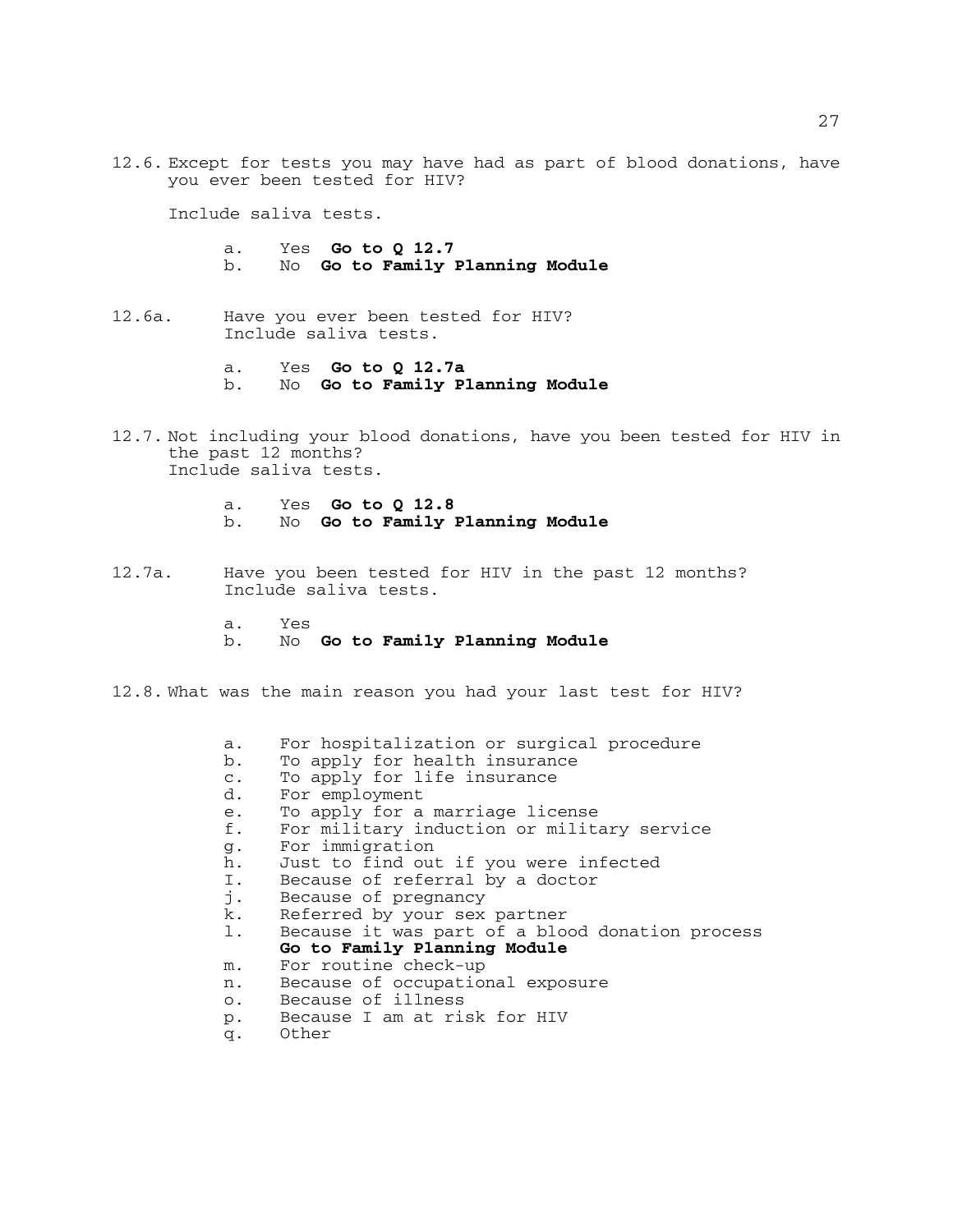12.9. Where did you have your last test for HIV?

- a. Private doctor, HMO
- b. Blood bank, plasma center, Red Cross
- c. Health department<br>d. AIDS clinic, couns
- AIDS clinic, counseling, testing site
- e. Hospital, emergency room, outpatient clinic<br>f. Family planning clinic
- Family planning clinic
- g. Prenatal clinic, obstetrician's office
- h. Tuberculosis clinic
- 
- i. STD clinic<br>j. Community 1 Community health clinic
- k. Clinic run by employer
- 1. Insurance company clinic<br>m. Other public clinic
- Other public clinic
- n. Drug treatment facility
- o. Military induction or military service site
- p. Immigration site
- q. At home, home visit by nurse or health worker
- r. At home using self-sampling kit
- s. In jail or prison<br>t. Other
- Other
- 12.10. Did you receive the results of your last test?
	- a. Yes b. No **Go to Family Planning Module**
- 12.11. Did you receive counseling or talk with a health care professional about the results of your test?
	- a. Yes
	- b. No

Finally, I have just a few questions left about some other health topics.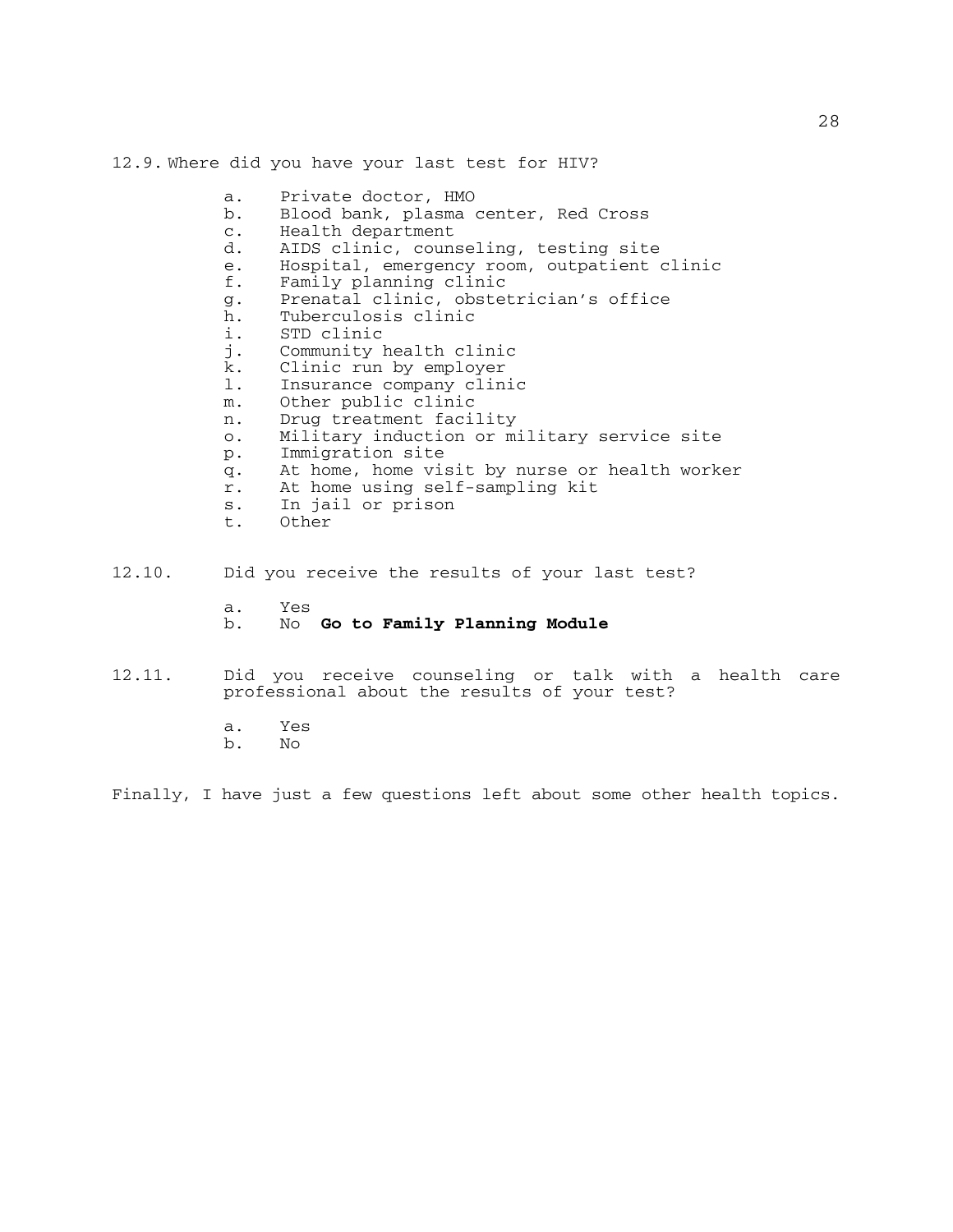## **Module 3: Family Planning**

#### **If respondent is male or age 45 years old or older, go to Arthritis Module.**

The next few questions ask about pregnancy and ways to prevent pregnancy.

**If pregnant now ("Yes" to core Q 10.11), go to Q 2a.**

M3.1. Have you been pregnant in the last 5 years?

a. Yes b. No **Go to M 3.3**

- M3.2. Thinking back to your last pregnancy, just before you got pregnant, how did you feel about becoming pregnant?
	- a. You wanted to be pregnant sooner **Go to M 3.3**
	- b. You wanted to be pregnant later **Go to M 3.3**
	- c. You wanted to be pregnant then **Go to M 3.3** d. You didn't want to be pregnant then or
	-
	- at anytime in the future **Go to M 3.3**
	- e. You don't know **Go to M 3.3**
- M3.2a. Thinking back to just before you got pregnant with your current pregnancy, how did you feel about becoming pregnant?
	- a. You wanted to be pregnant sooner
	- b. You wanted to be pregnant later
	- c. You wanted to be pregnant then
	- d. You didn't want to be pregnant then or at any time in the future
	- e. You don't know

**If respondent had hysterectomy ("Yes" to core Q 11.10) or is pregnant now ("Yes" to core Q 11.11), go to M 3.6.**

- Are you or your **[fill in (husband/partner) from core Q 10.4]** using any kind of birth control now? Birth control means having your tubes tied, vasectomy, the pill, condoms, diaphragm, foam, rhythm, Norplant, shots (Depo-provera) or any other way to keep from getting pregnant.
	-
	- a. Yes<br>b. No **Go to M 3.5**
	- c. Not sexually active **Go to M 3.6**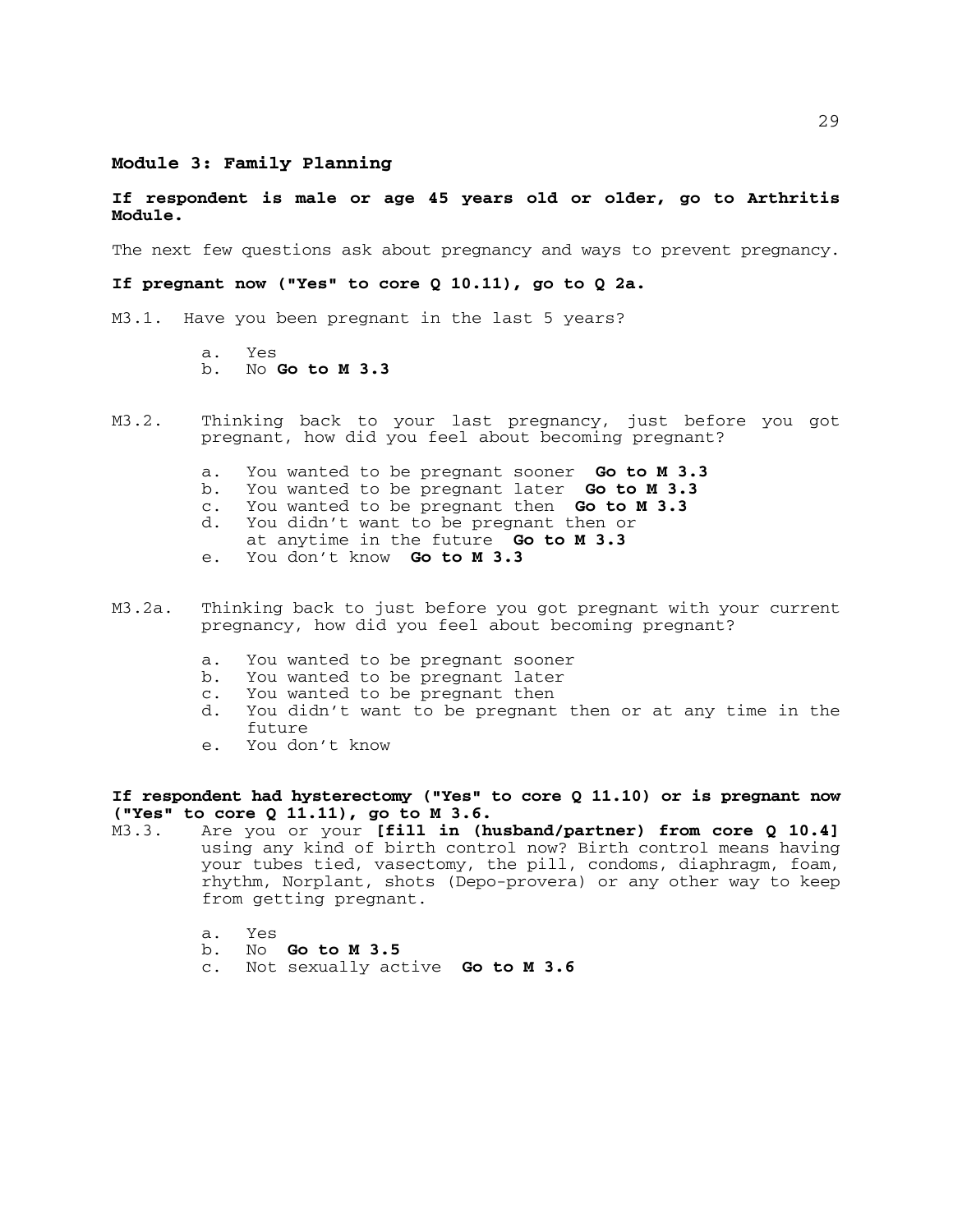M3.4. What kinds of birth control are you or your **[fill in (husband/partner) from core Q 10.4]** using now?

If more than one, probe for the primary reason.

- a. Tubes tied (sterilization) **Go to M 3.6** b. Vasectomy (sterilization) **Go to M 3.6** c. Pill **Go to M 3.6**
- 
- 
- Condoms **Go to M 3.6**
- e. Foam, jelly, cream **Go to M 3.6**
- f. Diaphragm **Go to M 3.6**
- 
- h. Shots (Depo-Provera) **Go to M 3.6** i. Withdrawal **Go to M 3.6**
- i. Withdrawal **Go to M 3.6** j. Other **Go to M 3.6**
- 
- M3.5. What are your reasons for not using any birth control now?

If more than one, probe for the primary reason.

- a. I am not having sex
- b. I want to get pregnant
- c. I don't want to use birth control<br>d. My husband or partner doesn't wan
- My husband or partner doesn't want to use birth control
- e. I don't think I can get pregnant<br>f. I can't pay for birth control
- I can't pay for birth control
- g. Other
- M3.6. Where is your usual source of services for female health concerns, such as family planning, annual exams, breast exams, tests for sexually transmitted diseases, and other female health concerns?
	- a. A family planning clinic **[Example: a Planned Parenthood clinic]** 
		- **Go to M 3.8**
	- b. A health department clinic<br>c. A community health center
	- A community health center
	- d. A private gynecologist
	- e. A general or family physician
	- f. Some other kind of place
- M3.7. Have you ever used the services at a family planning clinic? Example: a Planned Parenthood clinic
- a. Yes b. No **Go to Arthritis Module**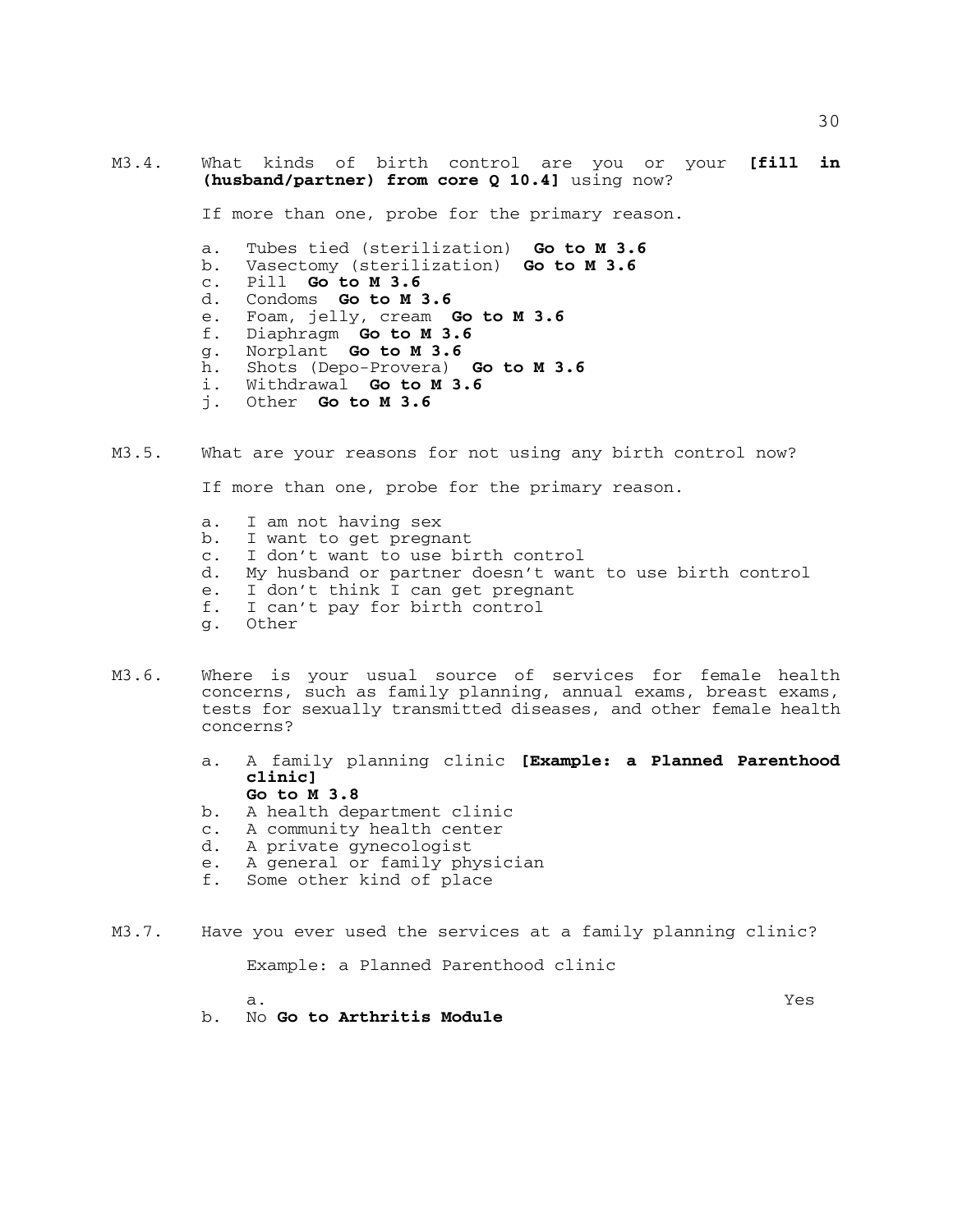- M3.8. How long has it been since you used the services at a family planning clinic?
	- a. Within the past year (1 to 12 months ago)
	- b. Within the past 2 years (1 to 2 years ago)
	- c. Within the past 3 years (2 to 3 years ago)
	- d. Within the past 5 years (3 to 5 years ago)
	- e. 5 or more years ago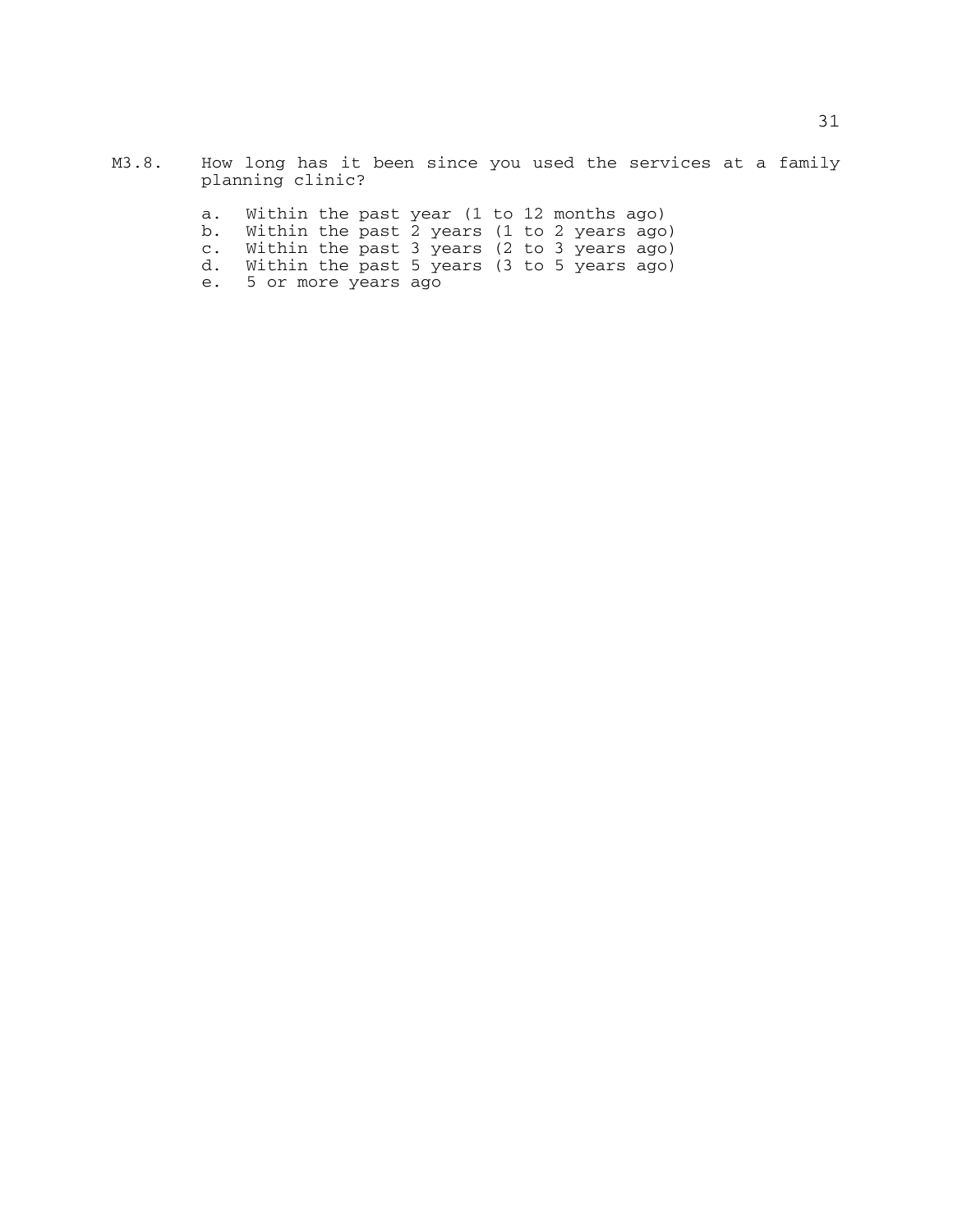## **Module 14: Arthritis**

M14.1. During the past 12 months, have you had pain, aching, stiffness or swelling in or around a joint?

> a. Yes b. No **Go to M 14.4**

M14.2. Were these symptoms present on most days for at least one month? a. Yes

b. No

- M14.3. Are you now limited in any way in any activities because of joint symptoms?
	- a. Yes b. No

## M14.4. Have you ever been told by a doctor that you have arthritis?

- a. Yes b. No **Go to Other State-added Questions**
- M14.5. What type of arthritis did the doctor say you have?
	- a. Osteoarthritis/degenerative arthritis
	- b. Rheumatism
	- c. Rheumatoid Arthritis
	- d. Lyme disease
	- e. Other
	- f. Never saw a doctor
- M14.6. Are you currently being treated by a doctor for arthritis?
	- a. Yes
	- b. No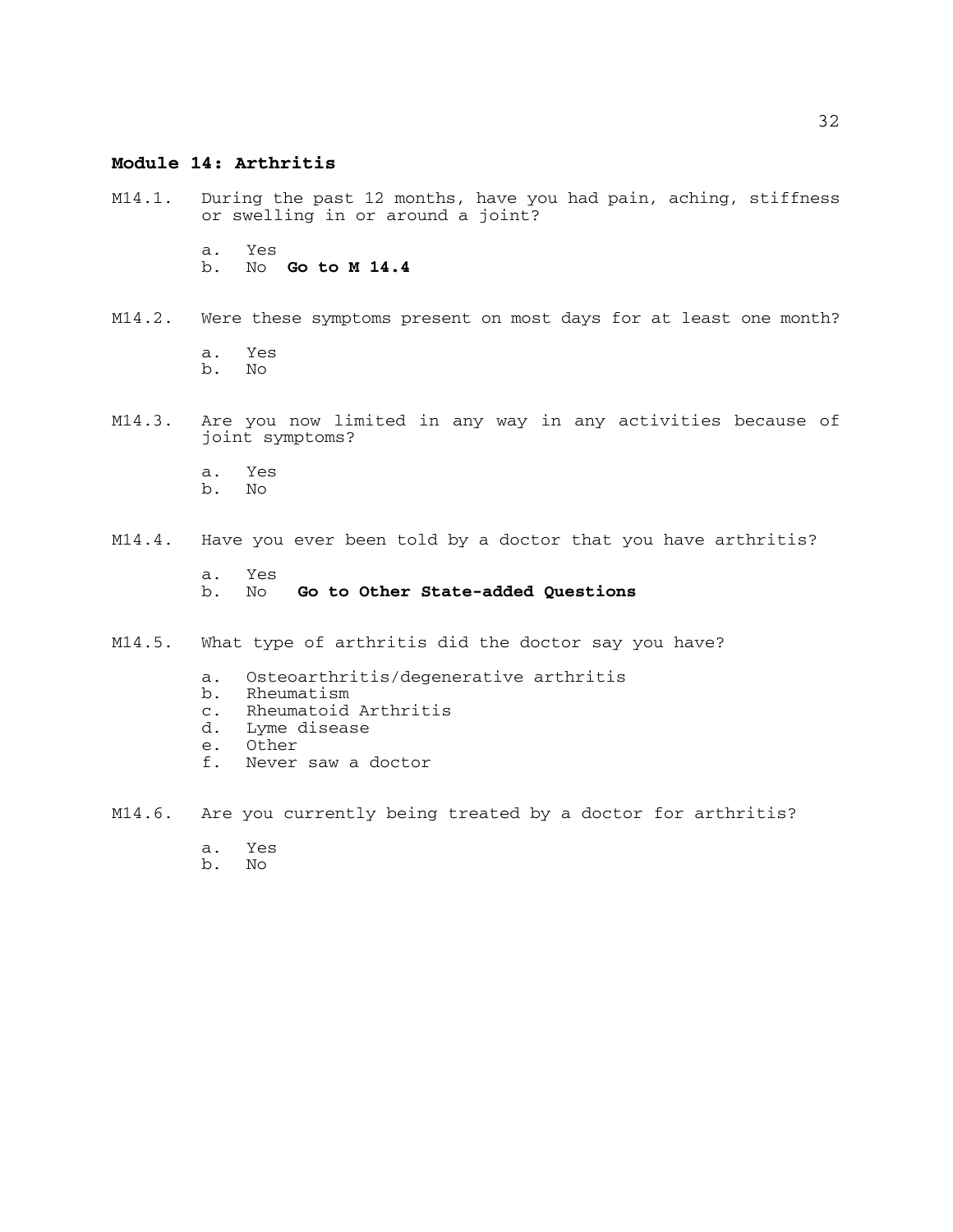#### **Other State-added Questions**

#### **DISABILITY:**

- SF2. Does your health *now* limit you in *moderate activities*, such as moving a table, pushing a vacuum cleaner, bowling, or playing golf?
	- a. Yes, limited a lot b. Yes, limited a little c. No, not limited at all
- SF3. Does your health *now* limit you in climbing *several* flights of stairs?
	- a. Yes, limited a lot b. Yes, limited a little c. No, not limited at all

During the past 4 weeks, have you had any of the following problems with your work or other regular daily activities as a result of your physical health:

- SF4. *Accomplished less* than you would like?
	- a. Yes
	- b. No
- SF5. Were limited in the *kind* of work or other activities?
	- a. Yes b. No

During the past 4 weeks, have you had any of the following problems with your work or other regular daily activities as a result of any emotional problems (such as feeling depressed or anxious)?

SF6. *Accomplished less* than you would like?

a. Yes

33

b. No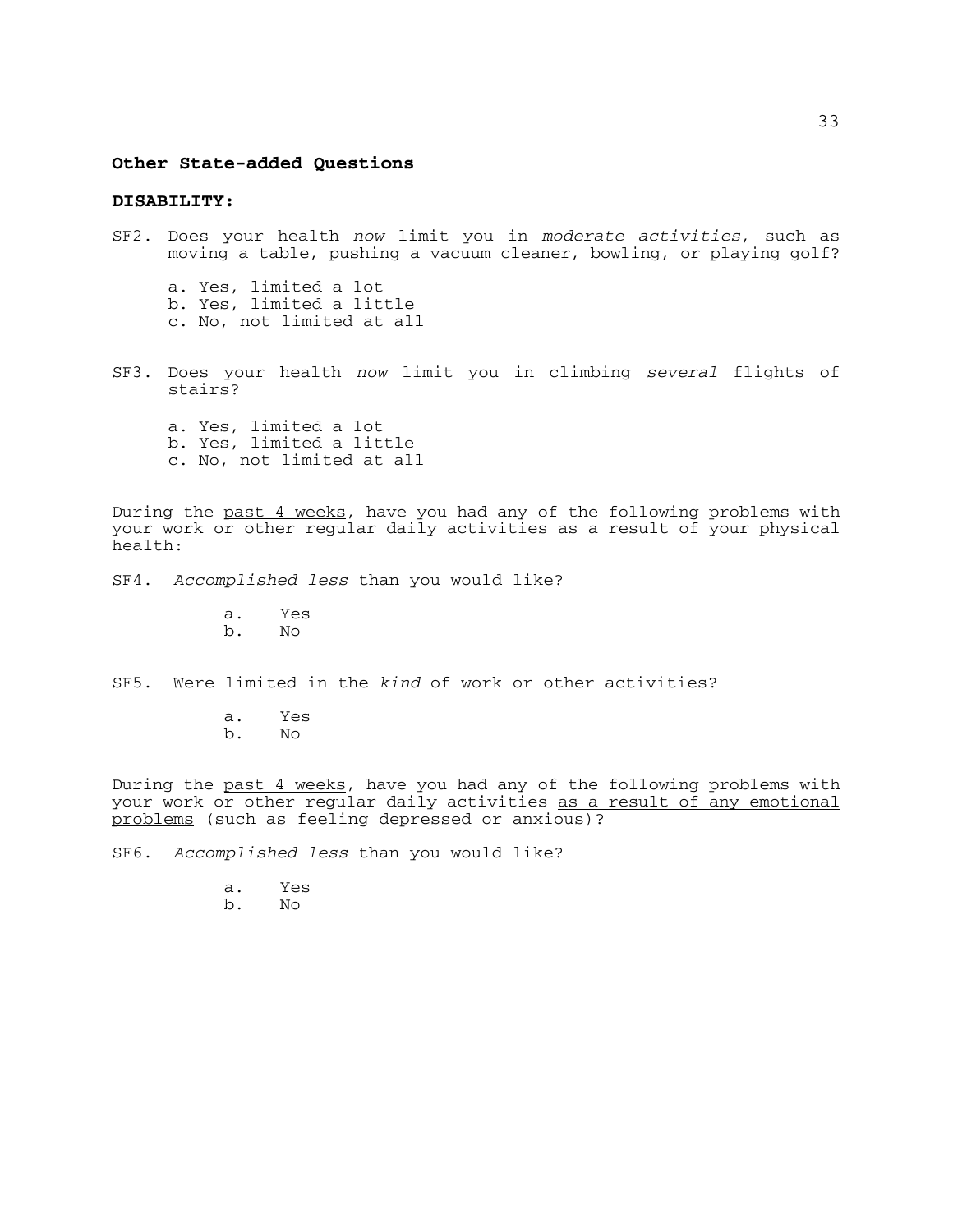SF7. Didn't do work or other activities as *carefully* as usual?

a. Yes

b. No

SF8. During the past 4 weeks, how much did pain interfere with your normal work (including both work outside the home and housework)?

a. Not at all b. A little bit c. Moderately d. Quite a bit e. Extremely

The next 3 questions are about how you feel and how things have been with you during the past 4 weeks. For each question, please give the one answer that comes closest to the way you have been feeling. How much of the time during the past 4 weeks ...

SF9. Have you felt calm and peaceful?

a. All of the time b. Most of the time c. A good bit of the time d. Some of the time e. A little of the time f. None of the time

SF10. Did you have a lot of energy?

a. All of the time b. Most of the time c. A good bit of the time d. Some of the time e. A little of the time f. None of the time

SF11. Have you felt downhearted and blue?

- a. All of the time b. Most of the time c. A good bit of the time d. Some of the time e. A little of the time
- f. None of the time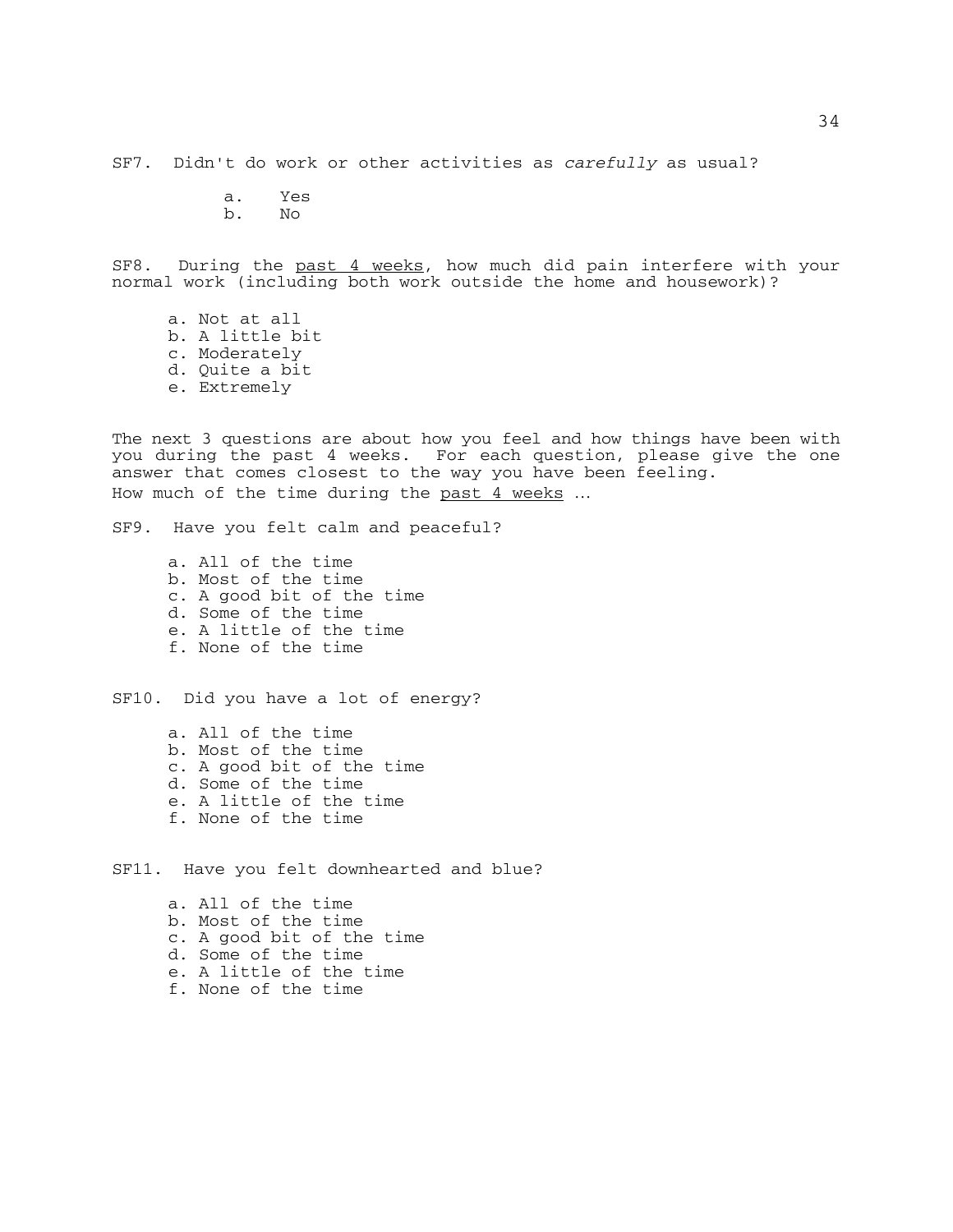SF12. During the past 4 weeks, how much of the time has your physical health or emotional problems interfered with your social activities (like visiting friends, relatives, etc.)?

- a. All of the time
- b. Most of the time
- c. A good bit of the time
- d. Some of the time
- e. A little of the time
- f. None of the time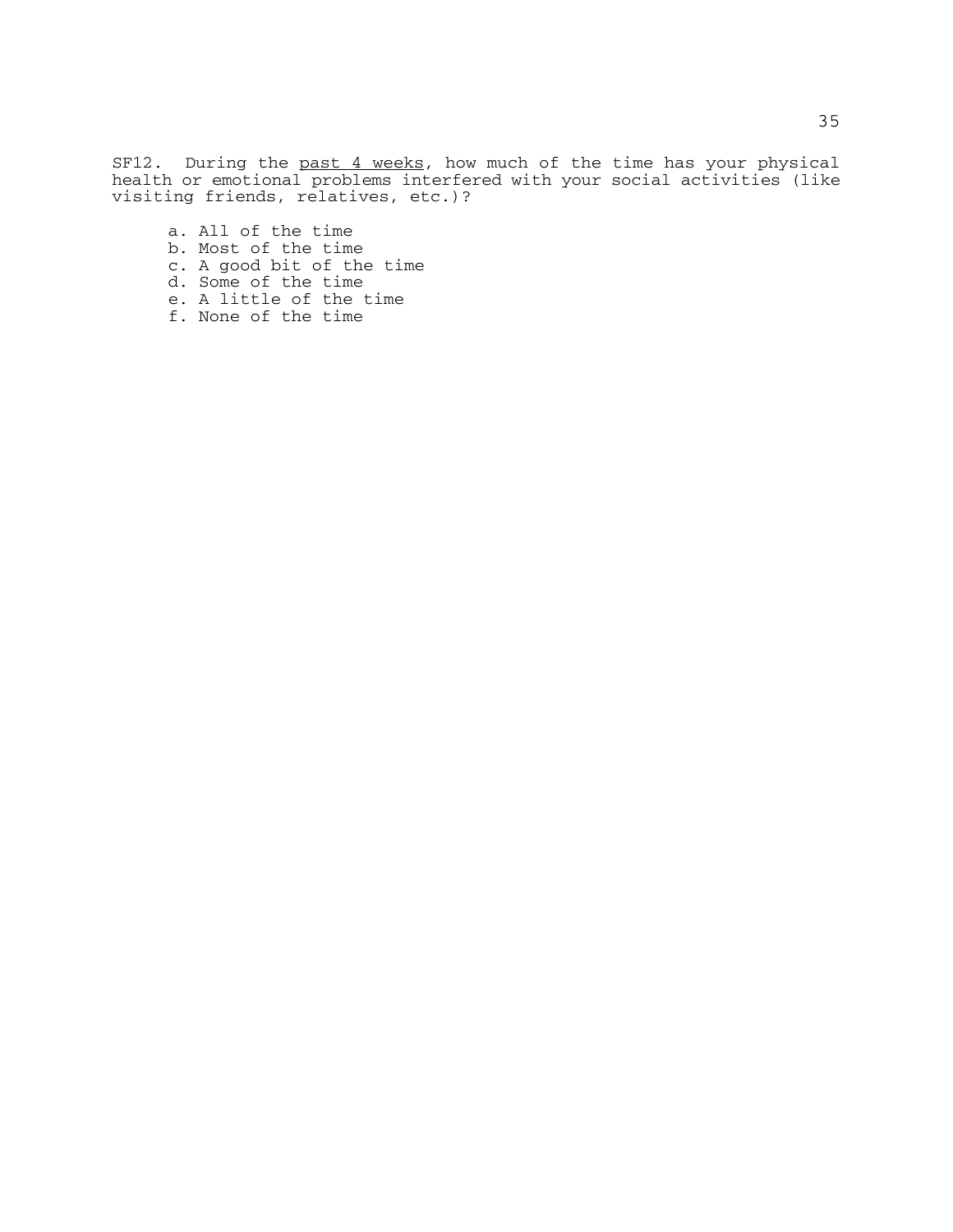Sate added LIVWILL. Do you have a living will?

If prompted read:

A Living Will is the written instructions you give about the kind of medical treatment you want or don't want. You fill it out before you fall ill so the doctors will know what you want if you ever get so sick you can't decide for yourself.

> a. Yes b. No

HLTHPOA. Do you have a health care power of attorney?

If prompted read:

A Health Care Power of Attorney is a written document that lets you designate someone else to make decisions regarding your health care if you get so sick that you can't decide for yourself.

- a. Yes
- b. No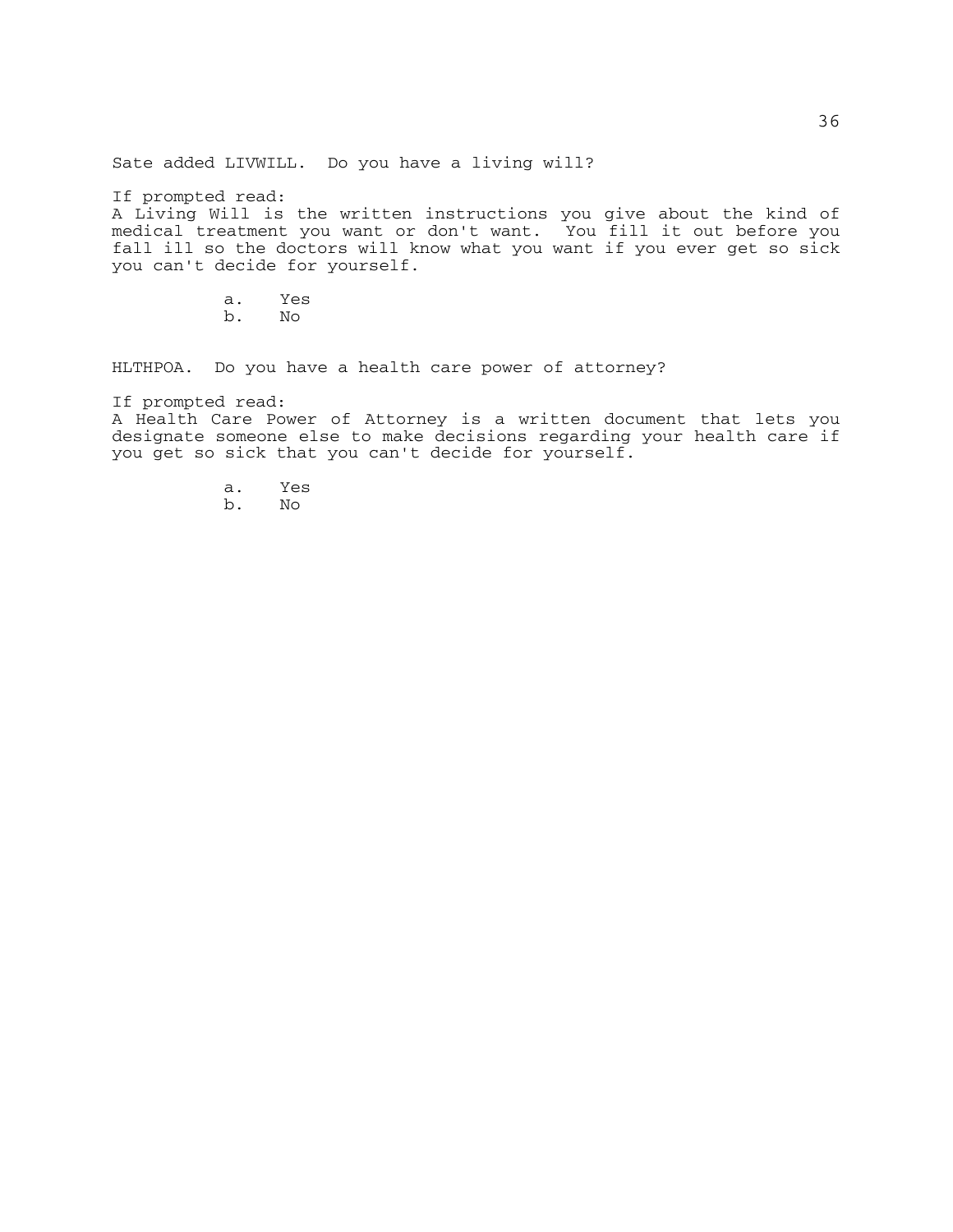#### **OTHER NUTRTITION:**

NUTR1. Yesterday, did you eat any whole-grain bread, such as 100% whole wheat, wheatberry, bran, rye or pumpernickel?

a. Yes

b. No

NUTR2. Yesterday, did you eat any beans, such as kidney beans, soybeans, azuki beans, chili beans, lentils, or eat bean soup or peas?

> a. Yes b. No

NUTR3. Yesterday, did you eat brown rice or a combination of brown and white rice? (White rice and wild rice are coded as "No").

> a. Yes b. No

NUTR4. Yesterday, did you eat any gobo or burdock root, potato, sweet potato, taro, seaweed, or shiitake mushrooms? (All other mushrooms are coded as "No"; Yams, poi, limu, konbu and nori are coded as "Yes").

> a. Yes  $b$ .

NUTR5. Yesterday, did you eat a breakfast cereal? (Includes both hot and cold cereal).

> a. Yes<br>b. No b. No **Go to NUTR7**

NUTR6. What was the name of the cereal you ate yesterday? Coded by cereal name.

| a.             | 4+ grams of fiber      |  |  |
|----------------|------------------------|--|--|
| b.             | $3-3.9$ grams of fiber |  |  |
| $\mathsf{C}$ . | $2-2.9$ grams of fiber |  |  |
| d.             | $0-1.9$ grams of fiber |  |  |
| $\sim$         | $0+h_0r$ $(m_0a; f_1)$ |  |  |

e. Other (specify)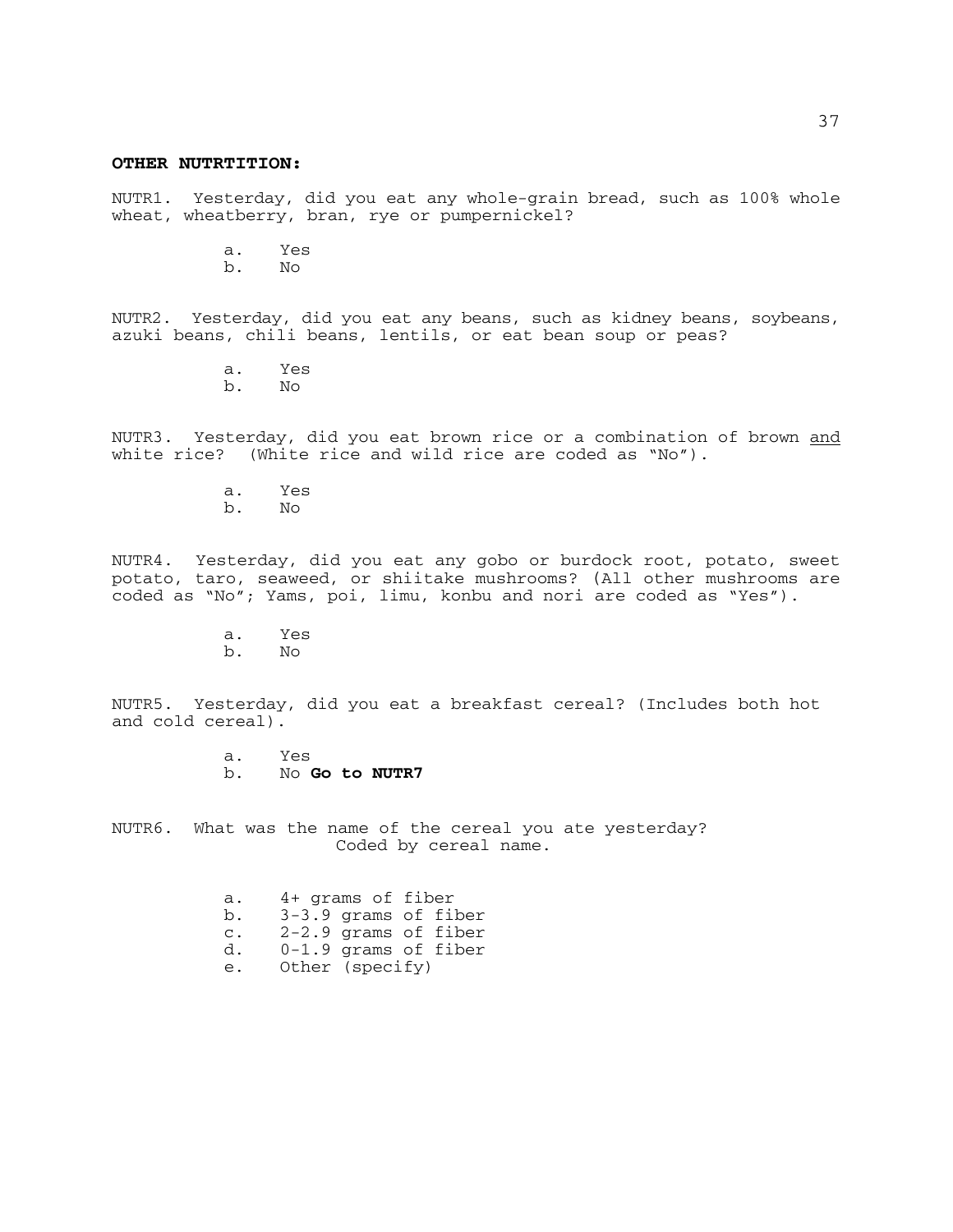NUTR7. Some people change or modify their diet to increase their fiber intake. Do you try to eat foods high in fiber? (Metamucil, Citrucel, phyllium (pronounced silly-um) husk or seed, and bran are coded as "Yes").

> a. Yes b. No

NUTR8. Some people change or modify their diet to increase their calcium intake. Do you try to eat foods high in calcium? (Tums, calcium supplements, and calcium fortified juices are coded as "Yes").

a. Yes

b. No

NUTR9. Yesterday, did you drink any milk, including chocolate milk, or a fast food milk shakes or have milk on cereal? (Soy milk, rice milk, ice cream, and frozen yogurt are coded as "No". Yogurt and yogurt drinks are coded as "Yes").

> a. Yes b. No **Go to FOLIC**

NUTR10. Was the milk/yogurt nonfat, 1% light, 2% reduced fat, or whole milk? (Skim is "Nonfat", Lowfat and 1% are "Light", and 2% is "Reduced").

- a. Nonfat
- b. Light
- c. Reduced
- d. Whole

FOLIC. Have you ever heard or read that taking the vitamin folic acid can help prevent some birth defects?

- a. Yes
- b. No

## **Closing Statement**

That's my last question. Everyone's answers will be combined to give us information about the health practices of people in this state. Thank you very much for your time and cooperation.